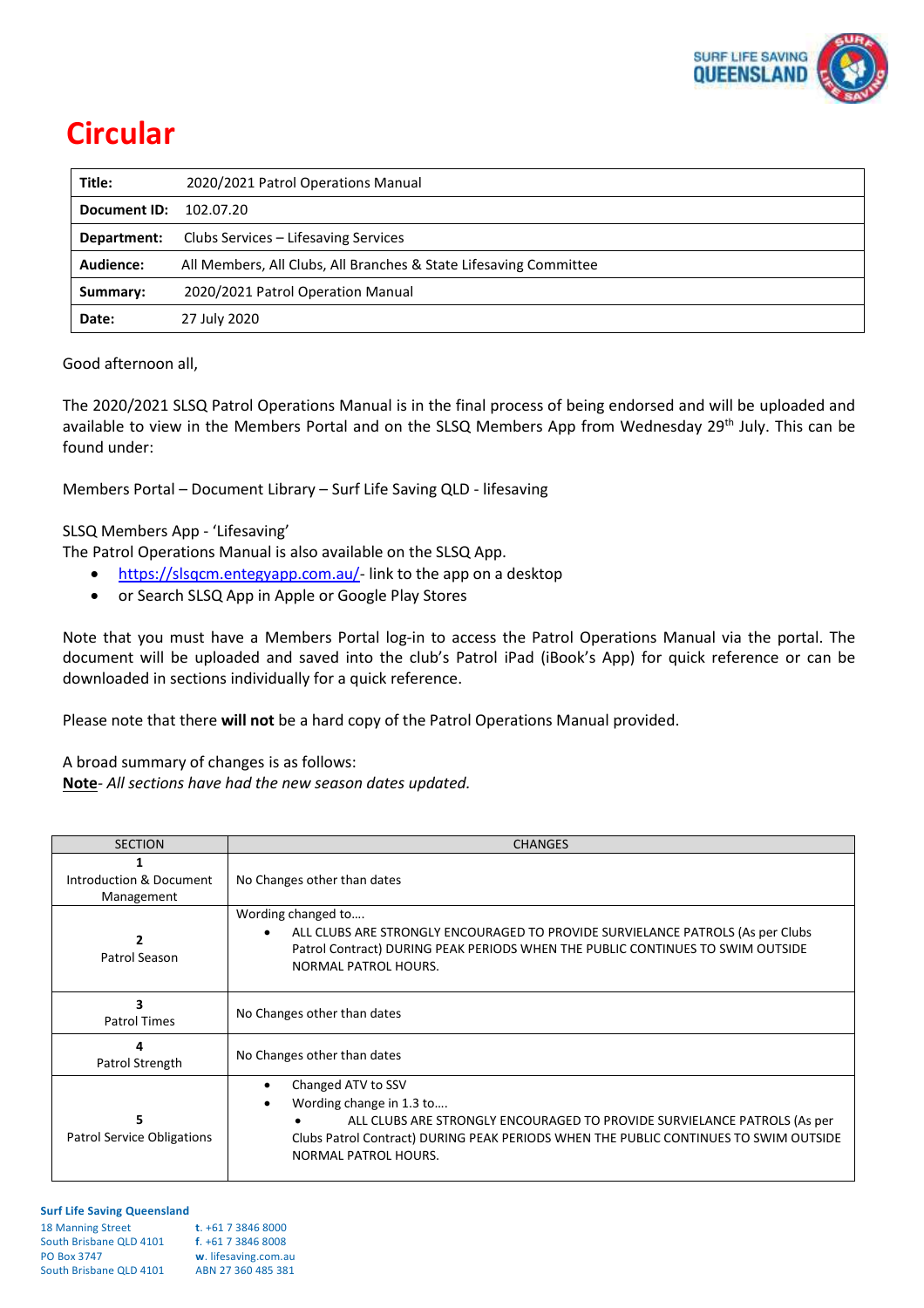

| <b>SECTION</b>                                       | <b>CHANGES</b>                                                                                                                                                                                                                                                                                                                                                                                                                                                                                                                                                                                                                                                                                                                                                                                                                                                                                                                                                                                                                                                                                                                                                                                                                                                                                                                                                                                                                                                                                                                                                                                                                                                                                                                                                                                                                                                                                                                                                                                                                                                                                                                                                                                                                                                                                                                                                                                               |  |
|------------------------------------------------------|--------------------------------------------------------------------------------------------------------------------------------------------------------------------------------------------------------------------------------------------------------------------------------------------------------------------------------------------------------------------------------------------------------------------------------------------------------------------------------------------------------------------------------------------------------------------------------------------------------------------------------------------------------------------------------------------------------------------------------------------------------------------------------------------------------------------------------------------------------------------------------------------------------------------------------------------------------------------------------------------------------------------------------------------------------------------------------------------------------------------------------------------------------------------------------------------------------------------------------------------------------------------------------------------------------------------------------------------------------------------------------------------------------------------------------------------------------------------------------------------------------------------------------------------------------------------------------------------------------------------------------------------------------------------------------------------------------------------------------------------------------------------------------------------------------------------------------------------------------------------------------------------------------------------------------------------------------------------------------------------------------------------------------------------------------------------------------------------------------------------------------------------------------------------------------------------------------------------------------------------------------------------------------------------------------------------------------------------------------------------------------------------------------------|--|
| 6<br><b>Patrol Hour Obligations</b>                  | Updated SLSA Guidelines replaced old version<br>$\bullet$                                                                                                                                                                                                                                                                                                                                                                                                                                                                                                                                                                                                                                                                                                                                                                                                                                                                                                                                                                                                                                                                                                                                                                                                                                                                                                                                                                                                                                                                                                                                                                                                                                                                                                                                                                                                                                                                                                                                                                                                                                                                                                                                                                                                                                                                                                                                                    |  |
| $\overline{ }$<br>Patrol Roles &<br>Responsibilities | <b>Additions in Bold.</b><br><b>BEACH PATROLS GENERAL section</b><br>Combined points 4 and 5 - relating to patrol members not congregating in central patrol position<br>٠<br>Updated point 9 to - Appropriately designated patrol members (Eg. IRB driver) should be<br>$\bullet$<br>contactable via radio at all times during patrol.<br>Updated point 17 to include Patrol members shall not participate in award or, induction or Surf<br>$\bullet$<br>Sport training while signed onto patrol.<br><b>PATROL CAPTAIN section</b><br>Point 10 changed to - Be contactable via radio at all times. This includes with Surfcom in<br>$\bullet$<br>relevant areas.<br>Point 18 change from "MAY Hold" to "MUST Hold" SMBM award<br>$\bullet$<br>Point 21 updated to include - Not participate in award, induction or Surf Sport training while<br>$\bullet$<br>signed onto patrol, nor allow Patrol Members to participate in award, induction or Surf Sport<br>training while signed on to patrol.<br><b>PATROL MEMBERS</b> section<br>Point 20 to include - Not participate in award, induction or Surf Sport training while signed onto<br>$\bullet$<br>patrol.                                                                                                                                                                                                                                                                                                                                                                                                                                                                                                                                                                                                                                                                                                                                                                                                                                                                                                                                                                                                                                                                                                                                                                                                                                           |  |
| <b>Patrol Operations</b>                             | <b>Additions in Bold.</b><br>Deletions crossed out<br>Added text to SURVEILLANCE PATROLS-<br>If a club decreases its patrol type to a surveillance patrol the minimum patrol strength outlined in your club's<br>patrol service agreement shall be maintained, however greater numbers may be appropriate at the<br>discretion of the patrol captain.<br>Surveillance patrols may be used in the following circumstances;<br>Anytime agreed or directed by the branch or state director of lifesaving;<br>During extreme weather events or disasters; when beach populations are low<br>Any other circumstances considered reasonable by the patrol captain in consultation with the<br>duty officer and branch director of lifesaving.<br>The minimum patrol equipment standard required for surveillance patrols shall be:<br>One fully operational IRB placed in a position best suited for quick launching as (on waters edge,<br>slipway or approved launching point) agreed to by Branch Director of Lifesaving and State Lifesaving<br>Committee. The IRB may be left on the trailer during Surveillance patrols;<br>Listed equipment should be located on the beach. or at the top of the beach access ramp.<br>Changes to equipment location due to environmental or other issues (e.g. erosion, special events etc) are<br>to be approved by the Branch Director of Life Saving in conjunction with the SLSQ Regional Life Saving<br>Coordinator<br>Note: A red flag should not be displayed during surveillance. A yellow flag may be displayed if a specific<br>hazard is identified and such accompanying messaging to highlight the hazard should be displayed.<br>Edits under CLOSING BEACHES<br>Shark - minimum 60 minutes from last confirmed sighting or until the threat is no longer E.G.<br>completion of search (Unless directed by authorities);<br>Deleted text in LOST MISSING<br>PERSONS (Gold Coast and Sunshine Coast clubs should contact SurfCom in the first instance who will advise<br>the police Services who utilise. E. IE Surfcom should do so via Surfcom) if:<br>Added text to Co-ordinated search:<br>Lifesavers to continue as directed by coordinating agency in conjunction with the duty officer/<br>$\bullet$<br>Lifeguard Supervisor (When applicable).<br>Complete overhaul of <i>Situational Awareness Checklist</i> for Patrol Captains - Refer to document |  |
| 9<br>Patrol Uniforms                                 | Included wearing patrol shorts when operating IRB on patrol in point 3<br>٠                                                                                                                                                                                                                                                                                                                                                                                                                                                                                                                                                                                                                                                                                                                                                                                                                                                                                                                                                                                                                                                                                                                                                                                                                                                                                                                                                                                                                                                                                                                                                                                                                                                                                                                                                                                                                                                                                                                                                                                                                                                                                                                                                                                                                                                                                                                                  |  |
|                                                      |                                                                                                                                                                                                                                                                                                                                                                                                                                                                                                                                                                                                                                                                                                                                                                                                                                                                                                                                                                                                                                                                                                                                                                                                                                                                                                                                                                                                                                                                                                                                                                                                                                                                                                                                                                                                                                                                                                                                                                                                                                                                                                                                                                                                                                                                                                                                                                                                              |  |

# **Surf Life Saving Queensland**<br>18 Manning Street

| <b>18 Manning Street</b> | $t. +61738468000$    |
|--------------------------|----------------------|
| South Brisbane QLD 4101  | f. +61 7 3846 8008   |
| <b>PO Box 3747</b>       | w. lifesaving.com.au |
| South Brisbane QLD 4101  | ABN 27 360 485 381   |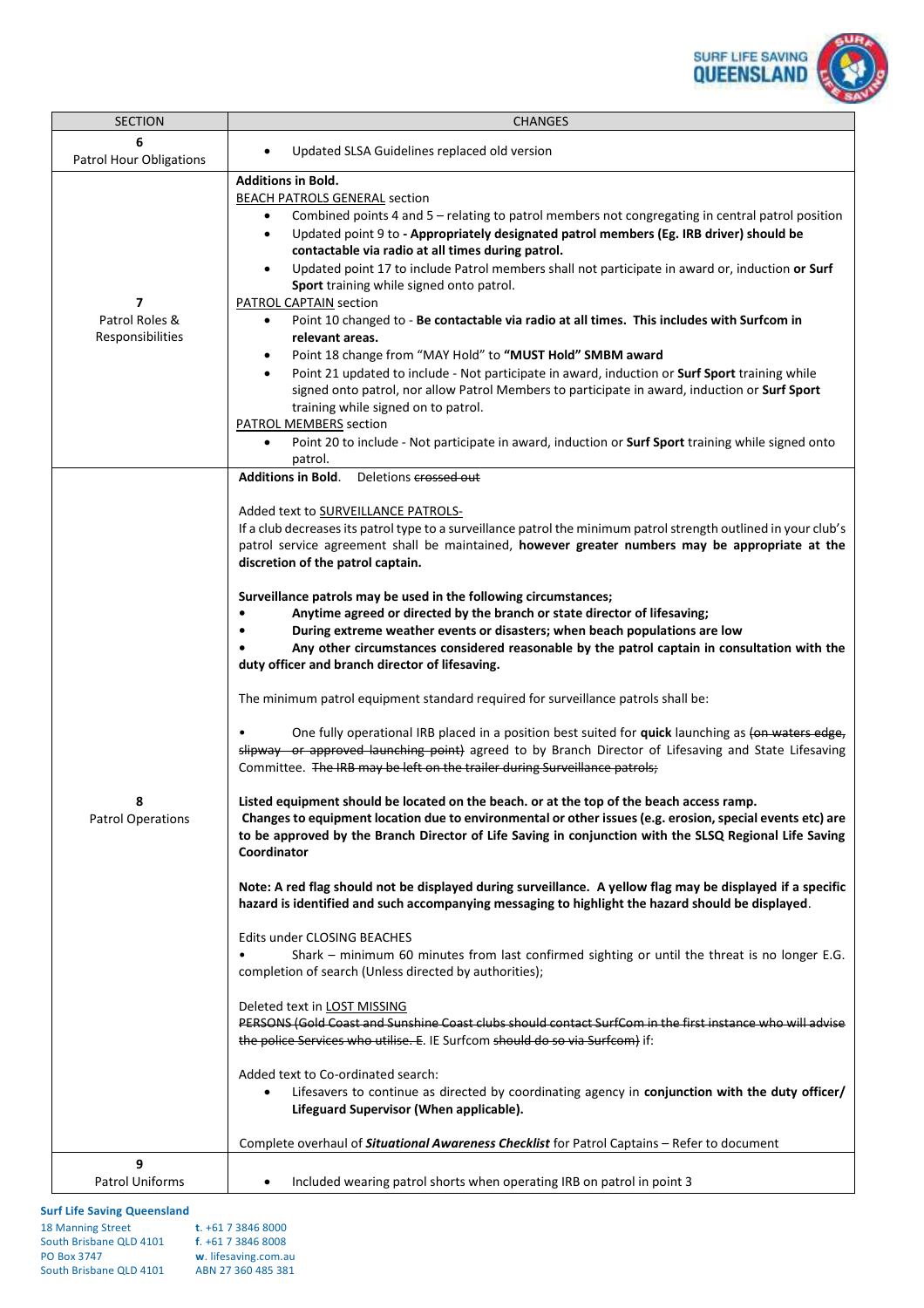

| <b>SECTION</b>                             | <b>CHANGES</b>                                                                                                |
|--------------------------------------------|---------------------------------------------------------------------------------------------------------------|
|                                            | Updated ATV to SSV<br>$\bullet$                                                                               |
|                                            | Included Bollard for 4WD / SSV in Beach Patrol Equipment list<br>$\bullet$                                    |
|                                            | Revised Example Patrol Set Up diagram to assist with bollard and cone placement on beach.<br>$\bullet$        |
| 10                                         | Included reference to alternate vehicle parking at bottom of ramp                                             |
| Patrol Equipment                           | Updated Pricing on order form and updated SLSQ ALAQ contact details and other suppliers<br>$\bullet$          |
|                                            | contacts listed in First Aid Section                                                                          |
|                                            | Moved Patrol Stats and Marine Incident Stinger Report to Degraded Operations Equipment along<br>$\bullet$     |
|                                            | with Netting Forms                                                                                            |
|                                            | Additions in Bold. Deletions crossed out                                                                      |
|                                            | In FIRST AID ROOM EQUIPMENT AND SUPPLIES section                                                              |
|                                            | Added HALO Oxygen Cylinder<br>$\bullet$                                                                       |
|                                            | Added Tourniquet kit x 1<br>$\bullet$                                                                         |
|                                            | Removed Dressing pack trays                                                                                   |
|                                            | Removed Nail Brushes<br>$\bullet$                                                                             |
|                                            | Added 1 x Tourniquet Kit per Soft Pack<br>$\bullet$                                                           |
|                                            | Deleted entire EMERGENCY KIT (SHARK KIT)                                                                      |
|                                            |                                                                                                               |
| 11                                         | In Equipment section                                                                                          |
| <b>First Aid Operations</b>                | Added - Should include a Suction Device and accessories                                                       |
|                                            | Deleted - Air Viva two resuscitation bags are to be removed from kit                                          |
|                                            |                                                                                                               |
|                                            | In Servicing section                                                                                          |
|                                            | Removed - All resuscitation and theory equipment is to be discarded after use<br>$\bullet$                    |
|                                            |                                                                                                               |
|                                            | In DEFIBRILLATOR DAILY PATROL CHECKS/HYGIENE & ANNUAL SERVICING title removed REGULAR SERVICE                 |
|                                            |                                                                                                               |
|                                            | SLSQ and ALAQ contacts updated<br>$\bullet$                                                                   |
|                                            | Medical Suppliers contacts updated                                                                            |
|                                            | Changes under the heading - LIMSOC REPORTING                                                                  |
|                                            | Amended paragraph 3 - LIMSOC has replaced the incident report log and statistics log Daily Report Log         |
|                                            | book. However, in the event of a LIMSOC failure, statistics will be recorded on paper before being sent to    |
|                                            | Surfcom. Due to this, Clubs should keep a daily report log at the patrol as a back up. these should always    |
|                                            | be kept on patrol as a back-up.                                                                               |
|                                            |                                                                                                               |
|                                            | Added after paragraph 3 - LIMSOC requires users to enter statistics every other hour, in addition to sign     |
|                                            | on and sign off.                                                                                              |
|                                            | At sign on, users are to enter the beach populations as they are currently. This is the only time             |
|                                            | this style of counting occurs.                                                                                |
|                                            | At each interval point, the user is to estimate the amount of unique people that have passed through the      |
|                                            | area since the last point.                                                                                    |
|                                            |                                                                                                               |
|                                            | Added after paragraph 4 - (e.g. advice given to dog owners, smokers etc) this is the total for the day.       |
| 12                                         | Added after paragraph 5 - between the flags since the 9am interval. Between the flags: 90                     |
| Patrol Reporting & Forms                   | At 5:30pm it was time to sign off, the member estimated only 3 people had been between the flags since        |
|                                            | the last interval which was only 30 minutes ago at 5pm. Between the flags: 3                                  |
|                                            |                                                                                                               |
|                                            | The above also applies for preventative actions, which are recorded at each interval. Noting that this is     |
|                                            | only the number of actions taken, not the total people warned. E.g. Using the public announcement             |
|                                            | system to warn of a rip where you approximate 50 people heard the warning: Preventative action: 1 -           |
|                                            | People warned 50.                                                                                             |
|                                            |                                                                                                               |
|                                            | Added after paragraph 6 - If a mistake is made, a member can phone SurfCom where they will be able to         |
|                                            | adjust any errors. Additionally, if statistics are missed Surfcom can assist to enter these. Clubs interested |
|                                            | in statistics relevant to themselves (such as an annual report) may contact their branch.                     |
|                                            | Deleted from end of paragraph 6 – NOTE: There should be only one IRL (Incident Report Log) per person         |
|                                            | per Incident                                                                                                  |
|                                            | Changes under the heading - INCIDENT REPORTING                                                                |
|                                            | Added after paragraph 1 -                                                                                     |
| <b>Surf Life Saving Queensland</b>         |                                                                                                               |
| <b>18 Manning Street</b>                   | $t. +61738468000$                                                                                             |
| South Brisbane QLD 4101 f. +61 7 3846 8008 |                                                                                                               |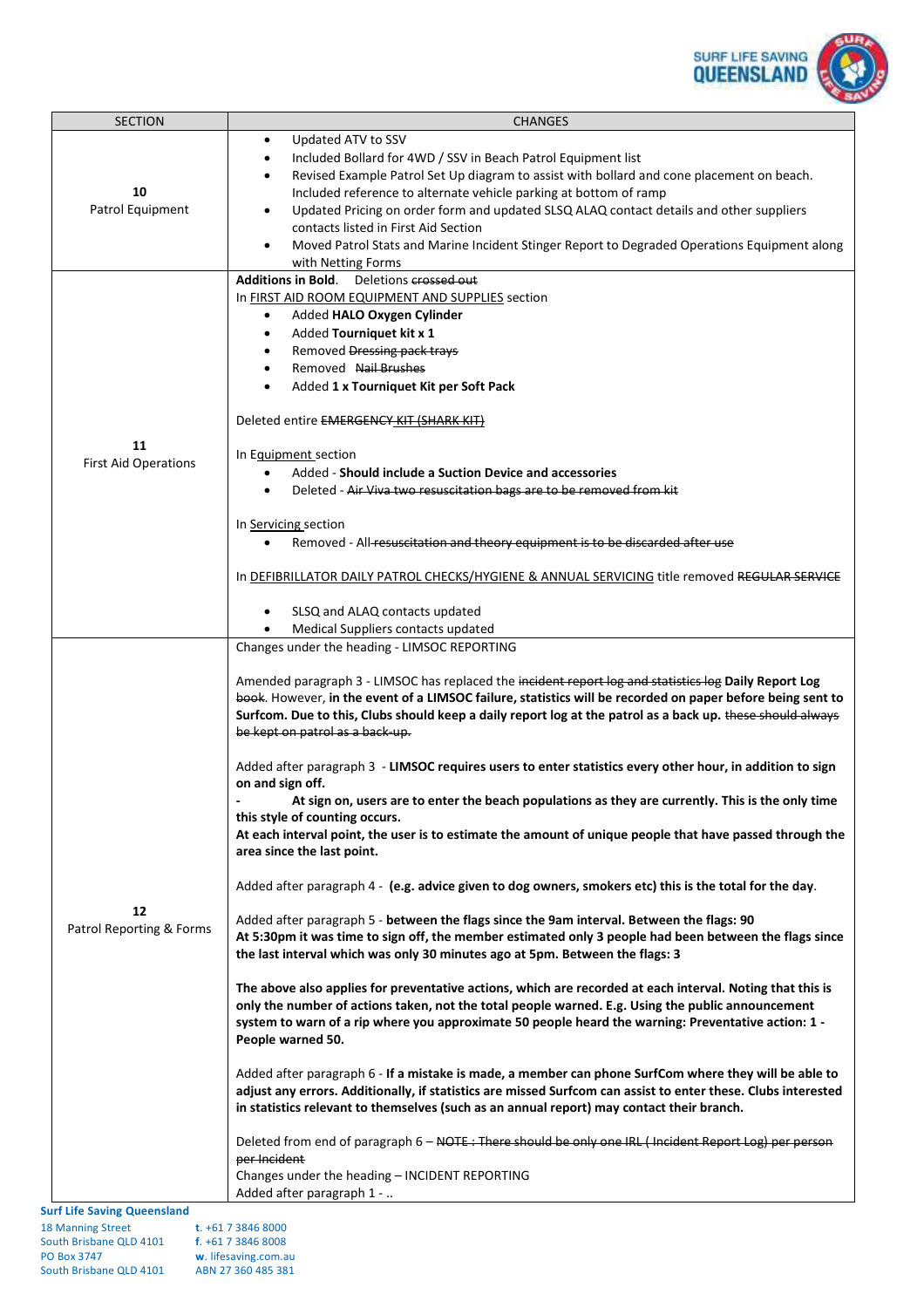

| <b>SECTION</b>               | <b>CHANGES</b>                                                                                                                                                                                                            |  |
|------------------------------|---------------------------------------------------------------------------------------------------------------------------------------------------------------------------------------------------------------------------|--|
|                              | create an incident in the system, additionally an "Incident Report Log" (IRL) may be allocated<br>$\bullet$<br>to the incident to allow patient or other information to be added.                                         |  |
|                              | NOTE: One IRL per Person per Incident.<br>$\bullet$<br>In the event of a member injury, in addition to the LIMSOC report, members are required to fill<br>$\bullet$                                                       |  |
|                              | out an SLSA Incident Report Log Paper copy. Members are to advise their respective club<br>admin who is then required to enter the details into Surfguard in a timely fashion.                                            |  |
|                              | Under the heading LIMSOC Incident Report Form Procedure<br>The whole Flowchart is to be updated with changes to LIMSOC                                                                                                    |  |
|                              | Forms Section updated                                                                                                                                                                                                     |  |
|                              | Lifesaving Patrol Log - Degraded Form<br>$\bullet$                                                                                                                                                                        |  |
|                              | Patrol Attendance Form - Updated<br>$\bullet$                                                                                                                                                                             |  |
|                              | Updated bottom section for Positions on Patrol<br>$\bullet$                                                                                                                                                               |  |
|                              | Marine Stinger and Netting Forms - Degraded Forms<br>$\bullet$                                                                                                                                                            |  |
|                              | Ops Support Application form - Updated<br>$\bullet$<br>Deleted First Aid Restock Price Lists and Checklist Form<br>$\bullet$                                                                                              |  |
|                              | Deleted Pain Management forms 1-6 plus Prompt and Step By Step forms<br>$\bullet$                                                                                                                                         |  |
|                              | Blue Card forms to be added when new ones available from QLD. GMENT.<br>$\bullet$                                                                                                                                         |  |
|                              | SLSQ CYRMS Incident Member Harm form - With Membership Services being updated<br>$\bullet$                                                                                                                                |  |
|                              | LSOS - 005 - Westpac Lifesaver Helicopter Rescue Service Request Form - Updated                                                                                                                                           |  |
| 13                           | Added sign on and sign off to Craft Training checklist<br>$\bullet$                                                                                                                                                       |  |
| Surf Craft Management        | Changed SLSA Surf Survival Program to Queensland Health Beach Safe Program<br>$\bullet$                                                                                                                                   |  |
| Guidelines                   | Additions in Bold. Deletions crossed out                                                                                                                                                                                  |  |
|                              |                                                                                                                                                                                                                           |  |
|                              | Updated 1st Paragraph -                                                                                                                                                                                                   |  |
|                              | Deleted injury" and added Grievous bodily harm                                                                                                                                                                            |  |
|                              | Updated 3rd Paragraph -                                                                                                                                                                                                   |  |
|                              | Deleted "and Regulations" and "Department Primary Industry's or Queensland Boating and                                                                                                                                    |  |
|                              | Fisheries" and added Department of Transport Maritime Safety Queensland<br>Updated Penalty's                                                                                                                              |  |
|                              | Updated 5th Paragraph - master of the ship                                                                                                                                                                                |  |
|                              | Added a new paragraph and heading after paragraph 5                                                                                                                                                                       |  |
|                              | <b>SLSQ's Powercraft Safety Management System</b>                                                                                                                                                                         |  |
|                              | • As part of our organisations operating procedures and exemptions, Surf Life Saving<br>Queensland's safety management system is made up of the following:                                                                |  |
|                              | <b>SLSA powercraft training manual</b>                                                                                                                                                                                    |  |
|                              | Patrol operations manual, section 14<br>Code of conduct                                                                                                                                                                   |  |
|                              | <b>Training resources</b>                                                                                                                                                                                                 |  |
| 14                           | <b>SLSQ policies and procedures</b>                                                                                                                                                                                       |  |
| <b>Powercraft Operations</b> | <b>IRB risk matrix</b>                                                                                                                                                                                                    |  |
|                              | All IRB drivers/masters must familiarise themselves with these resources and adhere to them.                                                                                                                              |  |
|                              | Updated under heading The following points shall be adhered to for all IRB operations:                                                                                                                                    |  |
|                              | Point 5 altered to " a private registered craft"<br>$\bullet$                                                                                                                                                             |  |
|                              | Point 11 altered to "All incidents are advised to the Patrol Captain and/or the IRB Captain"<br>$\bullet$                                                                                                                 |  |
|                              | New Point 12 added 'A Marine Incident form must be completed by the master of the ship and<br>$\bullet$<br>submitted directly to the regional office.'                                                                    |  |
|                              | New point 13 added 'No junior activities, SRC's, Bronze medallion holders or general public are<br>$\bullet$<br>permitted in the IRB. This excludes a rescue situation. (excluding an emergency or rescue<br>situation)'. |  |
|                              | New point 14 added 'Failure to following relevant policies and procedures may result in further<br>$\bullet$<br>ramifications/penalties for the master of the ship.'                                                      |  |
|                              | Updated under heading The following points shall be adhered to during the operation of all IRB's for patrol:                                                                                                              |  |
|                              | Point 3 added - All IRB operators operating in an IRB on patrol must wear a yellow patrol wet                                                                                                                             |  |
|                              | shirt/patrol shirt and red and yellow cap tied up under their chin, red and yellow type 50<br>lifejacket (AS4758) and patrol or wetsuit shorts unless wearing a stinger suit.                                             |  |
|                              |                                                                                                                                                                                                                           |  |

| <b>18 Manning Street</b> | $t. +61738468000$    |
|--------------------------|----------------------|
| South Brisbane QLD 4101  | $f. +61738468008$    |
| <b>PO Box 3747</b>       | w. lifesaving.com.au |
| South Brisbane QLD 4101  | ABN 27 360 485 381   |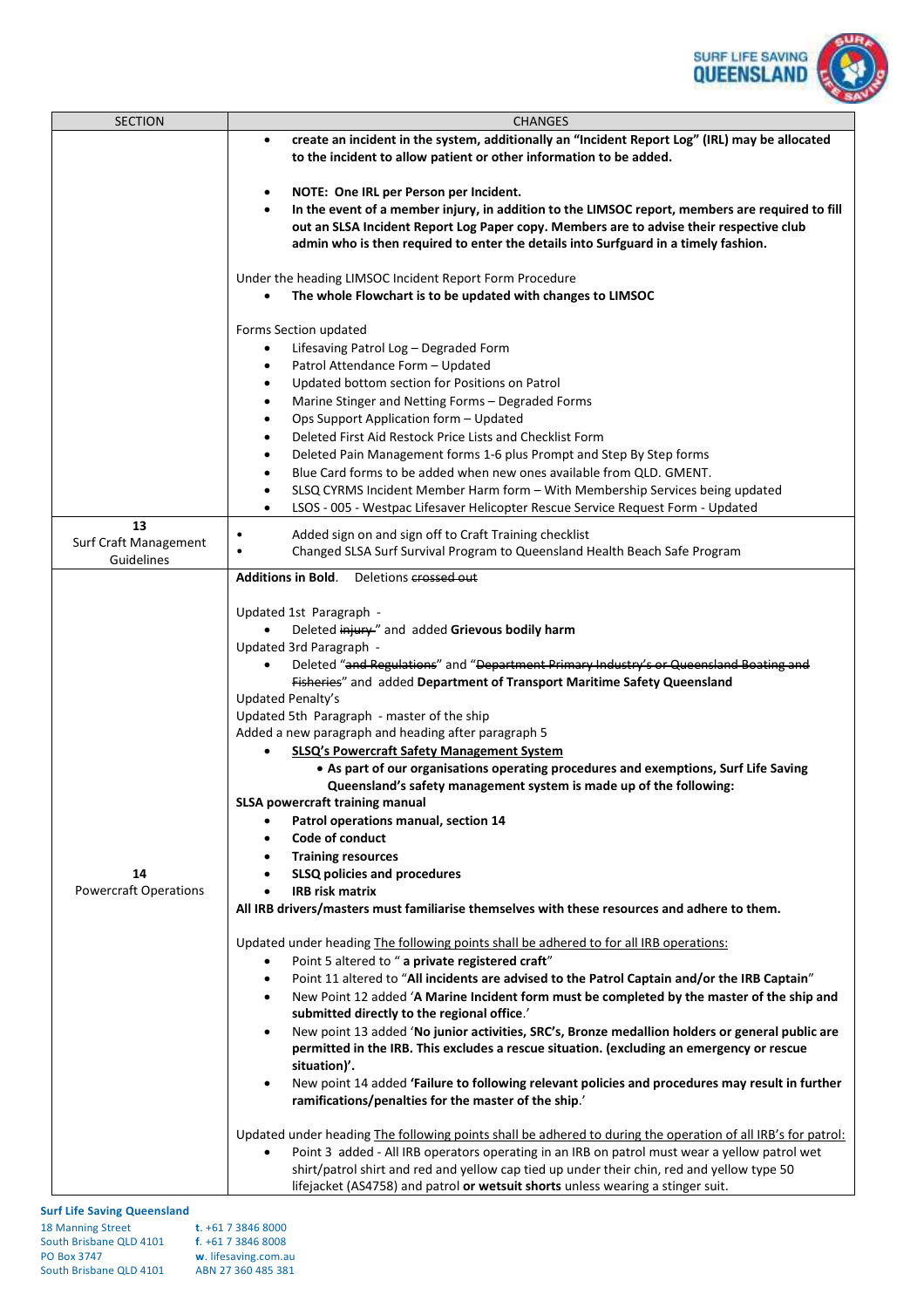

| <b>SECTION</b>                                | <b>CHANGES</b>                                                                                                                                                                                                                                                                                                                                                                                                                                                                                                                                                 |
|-----------------------------------------------|----------------------------------------------------------------------------------------------------------------------------------------------------------------------------------------------------------------------------------------------------------------------------------------------------------------------------------------------------------------------------------------------------------------------------------------------------------------------------------------------------------------------------------------------------------------|
|                                               | Point 12 deleted and changed to 12. No junior activities, SRC's, Bronze medallion holders or<br>$\bullet$<br>general public are permitted in the IRB. This excludes a rescue situation. (excluding an<br>emergency or rescue situation)                                                                                                                                                                                                                                                                                                                        |
|                                               |                                                                                                                                                                                                                                                                                                                                                                                                                                                                                                                                                                |
|                                               | Updated under heading The following points shall be adhered to during the operation of all IRB's for<br>training:                                                                                                                                                                                                                                                                                                                                                                                                                                              |
|                                               | Point 3 added - 'Two trainee drivers are not permitted to operate the IRB in training.'<br>$\bullet$                                                                                                                                                                                                                                                                                                                                                                                                                                                           |
|                                               | Point 4 added - 'patrol or wetsuit shorts"<br>$\bullet$                                                                                                                                                                                                                                                                                                                                                                                                                                                                                                        |
|                                               | Updated under heading The following points shall be adhered to during the operation of all IRB's for water<br>safety:                                                                                                                                                                                                                                                                                                                                                                                                                                          |
|                                               | Point 4 added - This excludes an emergency or rescue situation.'<br>$\bullet$                                                                                                                                                                                                                                                                                                                                                                                                                                                                                  |
|                                               | Point 5 added - 'Approval must be given prior to taking part as water safety.'<br>$\bullet$<br>Point 6 added - '/officials/ starters/ course judges '<br>$\bullet$                                                                                                                                                                                                                                                                                                                                                                                             |
|                                               |                                                                                                                                                                                                                                                                                                                                                                                                                                                                                                                                                                |
|                                               | Updated under the heading The following points shall be adhered to during the operation of all IRB's for<br><b>Competition and Competition Training:</b>                                                                                                                                                                                                                                                                                                                                                                                                       |
|                                               | Point 2 now includes All IRB operators operating an IRB for IRB competition and competition<br>training must wear a club cap tied up under their chin, type 50 lifejacket (AS4758)/type 2<br>lifejacket, Patrol or Wetsuit Shorts (Competition Training Only) and it is also recommended that                                                                                                                                                                                                                                                                  |
|                                               | operators wear a long sleeve high visibility garment.<br>Updated under POWERCRAFT LAUNCHING AREAS FOR IRB OPERATIONS:                                                                                                                                                                                                                                                                                                                                                                                                                                          |
|                                               | Points 5 and 6 now include " with a minimum of six witches hats/bollards"<br>$\bullet$                                                                                                                                                                                                                                                                                                                                                                                                                                                                         |
|                                               | Updated QUEENSLAND TRANSPORT REGISTRATION LABELS section                                                                                                                                                                                                                                                                                                                                                                                                                                                                                                       |
|                                               | Added Queensland Transport and Main Roads. Registrations must be displayed in the IRB room<br>$\bullet$<br>and accessible at all times.                                                                                                                                                                                                                                                                                                                                                                                                                        |
|                                               | And Deleted-and a registration label must be placed on the inside of the transom on the starboard<br>۰                                                                                                                                                                                                                                                                                                                                                                                                                                                         |
|                                               | side.<br>If a label is lost or damaged the club/service must contact QLD Transport for a replacement<br><i>immediately</i>                                                                                                                                                                                                                                                                                                                                                                                                                                     |
|                                               |                                                                                                                                                                                                                                                                                                                                                                                                                                                                                                                                                                |
|                                               | Updated MARINE INCIDENT REPORTING, PATROL LOGS AND REPORTING section                                                                                                                                                                                                                                                                                                                                                                                                                                                                                           |
|                                               | <b>Updated NOTE:</b><br>Altered to All forms must be completed and submitted directly to the regional office emails<br>listed below and CC in your Lifesaving Services Coordinator/Regional<br>Manager in your area.                                                                                                                                                                                                                                                                                                                                           |
| Added current Contacts table for entire state |                                                                                                                                                                                                                                                                                                                                                                                                                                                                                                                                                                |
|                                               | Updated SLSQ POWERCRAFT INCIDENT & INVESTIGATION GUIDLEINE section                                                                                                                                                                                                                                                                                                                                                                                                                                                                                             |
|                                               | Third paragraph under Reporting heading -changed - Lifesaving Coordinator within 48 hours to<br>٠<br>regional office within 48 hours of the incident.                                                                                                                                                                                                                                                                                                                                                                                                          |
|                                               | Last Paragraph under the heading Investigations<br>$\bullet$<br>Updated to read - If IRB/operational support powercraft personnel are found to be in<br>breach of codes of conduct and relevant policies, as a result the<br>personnel(s) involved may have their licence/awards suspended<br>from all powercraft operations. All marine incident investigations are<br>given to Department of Transport and Main Roads and personnel<br>involved in the incident may incur a heavy fine.<br>All investigations are internal documentation and are private and |
|                                               | confidential.<br>It is recommended that the club stand the member/s down from IRB                                                                                                                                                                                                                                                                                                                                                                                                                                                                              |
|                                               | operations pending the outcome of the investigation.                                                                                                                                                                                                                                                                                                                                                                                                                                                                                                           |
|                                               | Updated - SLSQ POWERCRAFT INCIDENT & INVESTIGATION FLOW CHART<br>Numerous changes and updates - Refer to updated Flow chart Document<br><b>Position Statement endorsed</b>                                                                                                                                                                                                                                                                                                                                                                                     |
|                                               | New SLSQ Code of Conduct recommended and updated                                                                                                                                                                                                                                                                                                                                                                                                                                                                                                               |
|                                               | Wording on Step by Step IRB Award flowchart updated from TACO to Regional and Endorsed IRB<br>Facilitators                                                                                                                                                                                                                                                                                                                                                                                                                                                     |

| <b>18 Manning Street</b> | $t. +61738468000$    |
|--------------------------|----------------------|
| South Brisbane QLD 4101  | $f. +61738468008$    |
| <b>PO Box 3747</b>       | w. lifesaving.com.au |
| South Brisbane QLD 4101  | ABN 27 360 485 381   |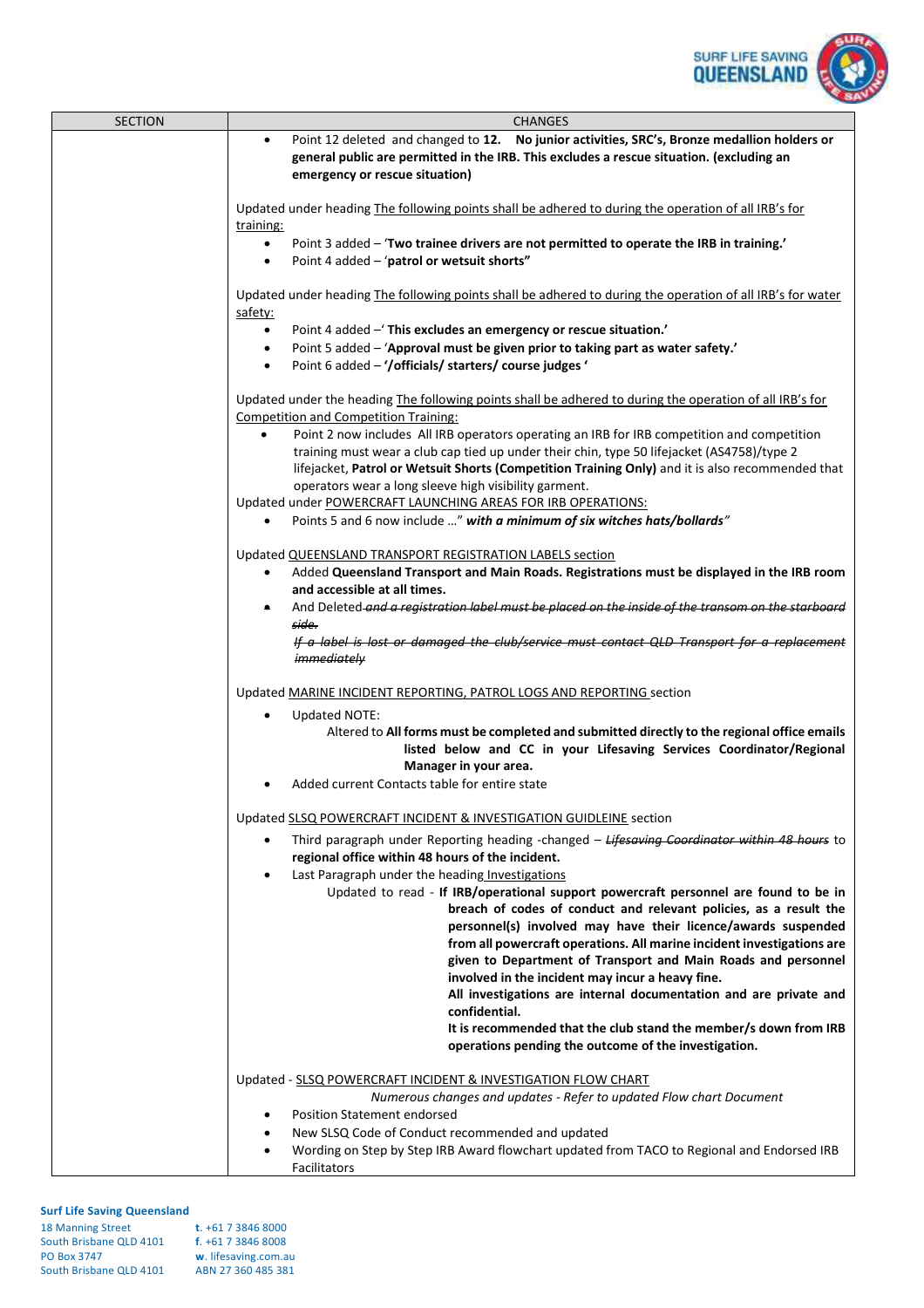

| <b>SECTION</b>                              | <b>CHANGES</b>                                                                                                                                                                                                                                                                                                                                                                                                                                                                                                                                             |  |
|---------------------------------------------|------------------------------------------------------------------------------------------------------------------------------------------------------------------------------------------------------------------------------------------------------------------------------------------------------------------------------------------------------------------------------------------------------------------------------------------------------------------------------------------------------------------------------------------------------------|--|
| 15                                          | Updated Infringement amounts                                                                                                                                                                                                                                                                                                                                                                                                                                                                                                                               |  |
| <b>Surf Boat Operations</b>                 | Dot Point 2 - Amended the age as per competition manual and SLSQ Policy SS05<br>SLSQ Use of Equipment - Craft (Policy) included in this section                                                                                                                                                                                                                                                                                                                                                                                                            |  |
|                                             | There are major changers to this section of the POM this season and it is recommended it be read in its                                                                                                                                                                                                                                                                                                                                                                                                                                                    |  |
|                                             | entirety.                                                                                                                                                                                                                                                                                                                                                                                                                                                                                                                                                  |  |
|                                             |                                                                                                                                                                                                                                                                                                                                                                                                                                                                                                                                                            |  |
|                                             | <b>Additions in Bold.</b><br>Deletions crossed out                                                                                                                                                                                                                                                                                                                                                                                                                                                                                                         |  |
|                                             | ADDED -                                                                                                                                                                                                                                                                                                                                                                                                                                                                                                                                                    |  |
|                                             | <b>OVERVIEW</b>                                                                                                                                                                                                                                                                                                                                                                                                                                                                                                                                            |  |
|                                             | Surf Life Saving Queensland (SLSQ) owns and operates its own radio network to enable instant                                                                                                                                                                                                                                                                                                                                                                                                                                                               |  |
|                                             | communication between all of its operational personnel. A constant work in progress, SLSQ maintains                                                                                                                                                                                                                                                                                                                                                                                                                                                        |  |
|                                             | equipment from Ellis Beach in north Queensland all the way to Point Danger on the Gold Coast.                                                                                                                                                                                                                                                                                                                                                                                                                                                              |  |
|                                             | The purpose of this network primarily is member safety and welfare monitoring, but is also heavily used<br>for incident management, asset dispatch and patrol logistics. Advantages of a radio network over other<br>communication equipment (mobile phones, internet etc) is in the way messages are broadcast to all<br>listeners. This style of communication allows an exceptional amount of situational awareness<br>particularly for neighbouring services and operations support, allowing lifesavers and lifeguards to make<br>informed decisions. |  |
|                                             | This however forms a caveat that only one station can transmit at a time, highlighting the importance of<br>Radio Protocol, procedure and ongoing training.                                                                                                                                                                                                                                                                                                                                                                                                |  |
| 16<br>Radio Procedures Patrol<br>Operations | ADDED-<br>FURTHER INFO TO BE ADDED TO THIS SECTION ONCE NETWORK UPGRADES ARE FINALISED.                                                                                                                                                                                                                                                                                                                                                                                                                                                                    |  |
|                                             | <b>ICOM 4263DS</b><br><b>KENWOOD NX3300</b><br><b>KENWOOD NX5800</b>                                                                                                                                                                                                                                                                                                                                                                                                                                                                                       |  |
|                                             | AMENDED - In Non-Routine Traffic<br>These are transmissions that are not expected or abnormal such as a mass rescue or change of beach<br>status.                                                                                                                                                                                                                                                                                                                                                                                                          |  |
|                                             | Example of unnecessary transmissions during a sign on (remembering information is entered into LIMSOC:                                                                                                                                                                                                                                                                                                                                                                                                                                                     |  |
|                                             | "Mooloolaba Patrol, Surfcom. Morning sign on"                                                                                                                                                                                                                                                                                                                                                                                                                                                                                                              |  |
|                                             | "SurfCom, Mooloolaba Patrol, we are signing on, we have all our patrolling members, our beach is open,<br>our IRB is operational, all our equipment is operational.                                                                                                                                                                                                                                                                                                                                                                                        |  |
|                                             | Patrol sign ons should be short sharp transmissions;                                                                                                                                                                                                                                                                                                                                                                                                                                                                                                       |  |
|                                             | "Mooloolaba Patrol, Surfcom. Morning Radio Check."<br>'Surfcom, Mooloolaba Patrol. Loud and clear. How do you read?'<br>"Mooloolaba, Surfcom. Loud and Clear Out"                                                                                                                                                                                                                                                                                                                                                                                          |  |
|                                             |                                                                                                                                                                                                                                                                                                                                                                                                                                                                                                                                                            |  |
|                                             | AMENDED - in SIGN ON AND SIGN OFF<br>$\bullet$                                                                                                                                                                                                                                                                                                                                                                                                                                                                                                             |  |
|                                             | Signing on patrol                                                                                                                                                                                                                                                                                                                                                                                                                                                                                                                                          |  |
|                                             | Once a patrol is ready on the beach, a member may sign on the patrol in LIMSOC. (See Appendix 6) When                                                                                                                                                                                                                                                                                                                                                                                                                                                      |  |
|                                             | the sign on is complete SurfCom will receive a sign on notification advising of your patrol status- when<br>workload allows, the Operator will then Request a radio check from the patrol. Mindful of the fact that                                                                                                                                                                                                                                                                                                                                        |  |
|                                             | Operators may also be monitoring other regions, please avoid initiating the sign on radio check until called<br>by Surfcom.                                                                                                                                                                                                                                                                                                                                                                                                                                |  |
|                                             | During this radio check the patrol should also advise of any non-routine information regarding their patrol.<br>For example:                                                                                                                                                                                                                                                                                                                                                                                                                               |  |
|                                             | "Mermaid Beach Patrol, Surfcom, morning radio check."                                                                                                                                                                                                                                                                                                                                                                                                                                                                                                      |  |
|                                             | "Surfcom, Mermaid Beach Patrol, Loud and Clear. Be advised beach is closed due to dangerous Surf and<br>our SSV is offline due maintenance.                                                                                                                                                                                                                                                                                                                                                                                                                |  |
|                                             |                                                                                                                                                                                                                                                                                                                                                                                                                                                                                                                                                            |  |

| <b>18 Manning Street</b> | $t. +61738468000$    |
|--------------------------|----------------------|
| South Brisbane QLD 4101  | f. +61 7 3846 8008   |
| <b>PO Box 3747</b>       | w. lifesaving.com.au |
| South Brisbane QLD 4101  | ABN 27 360 485 381   |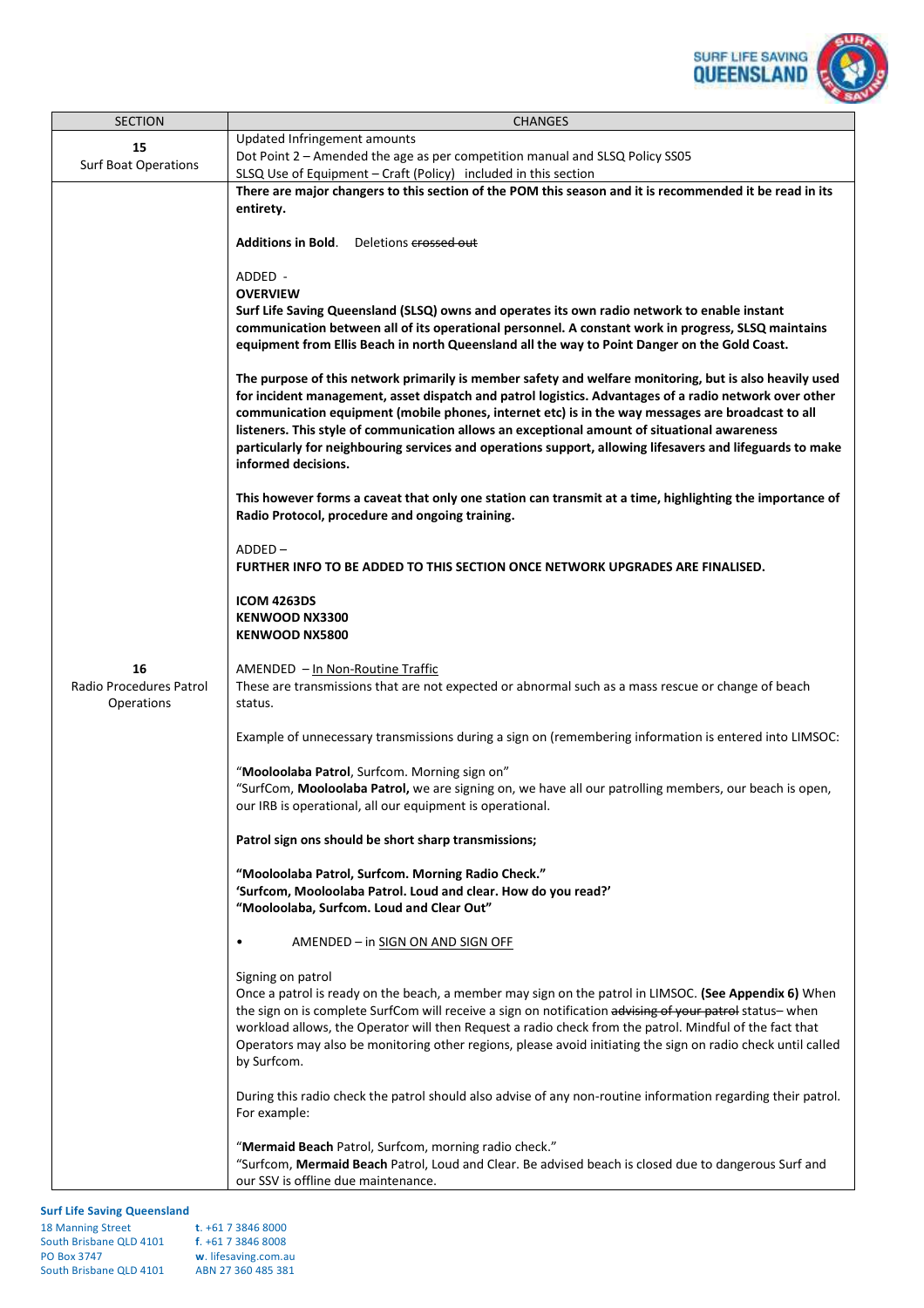

| <b>SECTION</b> | <b>CHANGES</b>                                                                                                                                                                                                                                                                                                                                                                                                                                                                                                                                                                                                                                                |
|----------------|---------------------------------------------------------------------------------------------------------------------------------------------------------------------------------------------------------------------------------------------------------------------------------------------------------------------------------------------------------------------------------------------------------------------------------------------------------------------------------------------------------------------------------------------------------------------------------------------------------------------------------------------------------------|
|                | "Roger Mermaid Beach, All understood, you are coming through loud and clear also. Out"                                                                                                                                                                                                                                                                                                                                                                                                                                                                                                                                                                        |
|                | Always remember to include your mobile phone number in the LIMSOC sign on!                                                                                                                                                                                                                                                                                                                                                                                                                                                                                                                                                                                    |
|                | Signing Off Patrol                                                                                                                                                                                                                                                                                                                                                                                                                                                                                                                                                                                                                                            |
|                | Once again LIMSOC is used to sign off patrol. The process is even simpler that sign on Once all interval<br>statistics are filled out completed a patrol member will be able to select click sign off and fill out the end of<br>day stats.                                                                                                                                                                                                                                                                                                                                                                                                                   |
|                | When completed LIMSOC will generate a send a notification at Surfcom advising of the patrol's<br>completion. This is noted only if no data (incident outstanding)                                                                                                                                                                                                                                                                                                                                                                                                                                                                                             |
|                | Any incidents throughout the patrol day should have been communicated with SurfCom at the time they<br>occurred. In the case where details have not been provided during the shift, arrange to telephone SurfCom<br>or report these over the radio upon completion of all stations sign off reports; and                                                                                                                                                                                                                                                                                                                                                      |
|                | Statistics such as preventative actions, minor first aid cases, etc are not required during sign off as these<br>are recorded in LIMSOC All major incidents are reported to Surfcom throughout the patrol via LIMSOC at<br>the time or as close as possible to the time of the incident                                                                                                                                                                                                                                                                                                                                                                       |
|                | ADDED LARGE SECTION - after STATUS CHANGE paragraph                                                                                                                                                                                                                                                                                                                                                                                                                                                                                                                                                                                                           |
|                | <b>Interval Statistics</b><br>SLSQ uses information gathered through LIMSOC from patrols to aid in resource management and to<br>advise key stake holders of significant details that present themselves. We are fortunate to have a<br>system that gives us live feedback on beach populations. With this in mind it is imperative that patrols<br>record their statistics on time in the intervals that have been set.<br><b>CALCULATING INTERVAL STATISTICS</b>                                                                                                                                                                                            |
|                | At sign on, patrol counts the number of people at that time. For all other times, record the<br>$\bullet$<br>total persons that have been inside a specified area since the last interval. Example - 11am<br>statistics record the amount of swimmers between the flags since 9am. Note - each interval is<br>independent to the last and cannot be totalled.<br>This is a best guess for the period stated. It is hard for us to be able to get a very spot on<br>$\bullet$<br>number of people in the water and on the beach. All this is saying is that "between the hours<br>of 9 and 11, how many people swam between your flags and were on the beach?" |
|                | <b>RESCUE AND PREVENTATIVE ACTION DEFINITION</b>                                                                                                                                                                                                                                                                                                                                                                                                                                                                                                                                                                                                              |
|                | The definition of rescues as set out by SLSA, our governing body, is:<br>$\bullet$<br>$\bullet$<br>Retrieving a person in distress, delivering them to a place of safety and the application of first<br>aid and basic life support as may be required.                                                                                                                                                                                                                                                                                                                                                                                                       |
|                | The Definition of a preventative action again set by SLSA is:<br>$\bullet$<br>Direct action taken to reduce or eliminate the probability of a specific rescue, first aid or other<br>$\bullet$                                                                                                                                                                                                                                                                                                                                                                                                                                                                |
|                | reportable incident from happening in the future.<br>Note: A preventative action will be recorded as the singular activity taken (i.e. clearing the<br>$\bullet$<br>water for lightening will be one preventative action. The number of people warned/altered as<br>a result of this action will be recorded separately as a warning).                                                                                                                                                                                                                                                                                                                        |
|                | So should verbal commands be recorded as a rescue? No. That is a preventative action.<br>$\bullet$<br>If you conduct 5 rescues, you record 5 rescues. If you verbally move 5 people out of a rip that is<br>1 preventative action and 5 people warned.                                                                                                                                                                                                                                                                                                                                                                                                        |
|                | <b>PERSONS ADVISED</b><br>The total number of people that heard or observed safety instructions or advice from a<br>$\bullet$<br>patrolling member.                                                                                                                                                                                                                                                                                                                                                                                                                                                                                                           |
|                | Example – patrol uses a public address system to advise of a dangerous rip. 30 people heard<br>$\bullet$<br>the announcement: 1 preventative action, 30 people advised.                                                                                                                                                                                                                                                                                                                                                                                                                                                                                       |
|                | <b>Incidents and Rescues</b><br>When an incident or rescue occurs at your beach, normal patrol duties are to be followed. If<br>the patrol needs any further assistance then the patrol needs to radio through to Surfcom to<br>gain assistance.                                                                                                                                                                                                                                                                                                                                                                                                              |
|                | "Surfcom, Mermaid Beach Patrol. Requiring an Ambulance, stand by for more information"                                                                                                                                                                                                                                                                                                                                                                                                                                                                                                                                                                        |

| <b>18 Manning Street</b> | $t. +61738468000$    |
|--------------------------|----------------------|
| South Brisbane QLD 4101  | $f. +61738468008$    |
| <b>PO Box 3747</b>       | w. lifesaving.com.au |
| South Brisbane QLD 4101  | ABN 27 360 485 381   |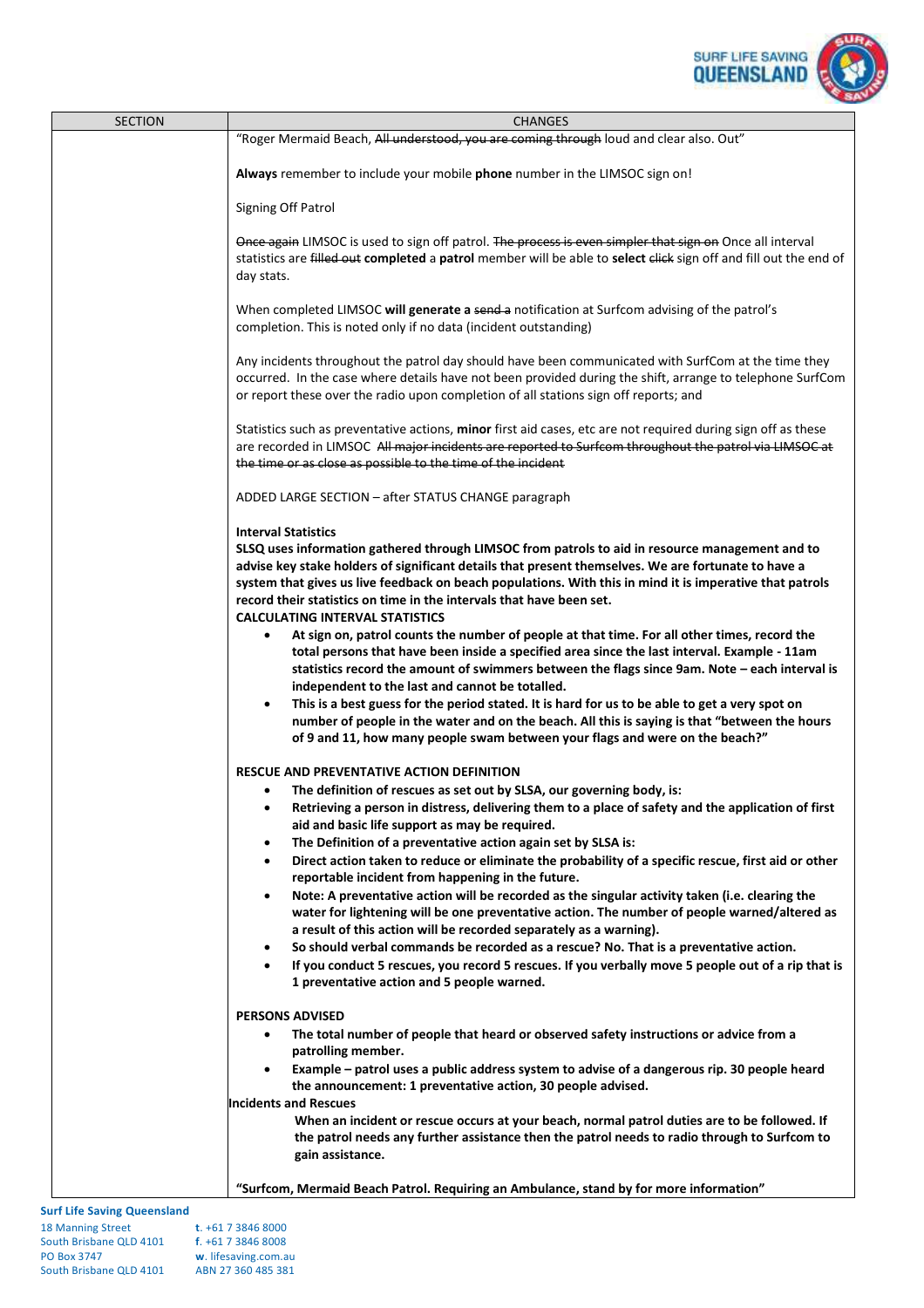

| <b>SECTION</b> | <b>CHANGES</b>                                                                                            |  |  |
|----------------|-----------------------------------------------------------------------------------------------------------|--|--|
|                | Mermaid, Surfcom. Go Ahead with further details."                                                         |  |  |
|                |                                                                                                           |  |  |
|                | The information Surfcom needs for different incidents can sometimes vary depending on what QAS will       |  |  |
|                | need. The basic information needed for Surfcom to call an Ambulance is as follows;                        |  |  |
|                |                                                                                                           |  |  |
|                | Location                                                                                                  |  |  |
|                | $\bullet$                                                                                                 |  |  |
|                | Description of the problem, What happened.<br>$\bullet$                                                   |  |  |
|                | <b>Number of patients?</b><br>$\bullet$                                                                   |  |  |
|                | Gender?                                                                                                   |  |  |
|                | Age?<br>$\bullet$                                                                                         |  |  |
|                | Is the patient awake/conscious?<br>$\bullet$                                                              |  |  |
|                | Is the patient bleeding?<br>$\bullet$                                                                     |  |  |
|                | Is the patient alert?<br>$\bullet$                                                                        |  |  |
|                | Is the patient breathing normally?<br>$\bullet$                                                           |  |  |
|                | Any existing medical condition? Does the patient take any medication?<br>$\bullet$                        |  |  |
|                | What treatment have you administered?<br>$\bullet$                                                        |  |  |
|                |                                                                                                           |  |  |
|                | Once Surfcom has enough information they will call the Ambulance and will advise you once they have       |  |  |
|                | done that. Be advised that QAS will not give an estimated time of arrival to Surfcom so Surfcom will not  |  |  |
|                |                                                                                                           |  |  |
|                | know.                                                                                                     |  |  |
|                | Once the ambulance arrives at your patrol area, you should immediately radio SurfCom and advise that      |  |  |
|                | QAS is on scene and they are currently assessing the patient.                                             |  |  |
|                | After the ambulance has left your patrol area you need to radio back to Surfcom and advise where they     |  |  |
|                | are transporting the patient.                                                                             |  |  |
|                |                                                                                                           |  |  |
|                | "Surfcom, Mermaid. Advising QAS is taking the patient to Robina Hospital."                                |  |  |
|                | 'Roger Mermaid Beach. Surfcom out.'                                                                       |  |  |
|                |                                                                                                           |  |  |
|                | After an incident has been completed by a patrol, there will be an IRL on the club iPad that will need to |  |  |
|                | be filled out.                                                                                            |  |  |
|                | NOTE: 1 IRL per patient only, if you have an additional incident during patrol you need to radio SurfCom  |  |  |
|                | and advise them of the details. SurfCom will create an additional incident form and assign you a          |  |  |
|                | separate IRL for completion.                                                                              |  |  |
|                |                                                                                                           |  |  |
|                | See Appendix 6 for LIMSOC                                                                                 |  |  |
|                |                                                                                                           |  |  |
|                | <b>Member Duress</b>                                                                                      |  |  |
|                | Inserted photos of Red Duress button on Kenwood and ICOM radios                                           |  |  |
|                | Inserted photo from alto of a radio in emergency<br>$\bullet$                                             |  |  |
|                |                                                                                                           |  |  |
|                | <b>LIMSOC Failure</b>                                                                                     |  |  |
|                |                                                                                                           |  |  |
|                | In the event of a LIMSOC failure, Surfcom will broadcast over the radio network what has happened and     |  |  |
|                | will outline the steps below.                                                                             |  |  |
|                |                                                                                                           |  |  |
|                | Sign on will occur North to South at the instigation of Surfcom. No club is to radio through out<br>1.    |  |  |
|                | of order.                                                                                                 |  |  |
|                | 2.<br>The following detail will be needed from each club.                                                 |  |  |
|                | Beach open or closed<br>$\overline{\phantom{a}}$                                                          |  |  |
|                | Number of members on patrol<br>$\blacksquare$                                                             |  |  |
|                | Status of equipment, e.g. All equipment is operational. If not what isn't operational?<br>$\blacksquare$  |  |  |
|                | Approximate number of people on the beach and in the water<br>$\overline{\phantom{a}}$                    |  |  |
|                | <b>Conduct an IRB Radio Check</b>                                                                         |  |  |
|                |                                                                                                           |  |  |
|                | Eg: Surfcom, Maroochydore Patrol. Our Beach is open, we have 12 Patrolling members. There are 50          |  |  |
|                | people in the water and 150 people on the beach. All equipment is operational. Stand by for an IRB radio  |  |  |
|                | check.                                                                                                    |  |  |
|                |                                                                                                           |  |  |
|                | з.<br>The patrol should then use statistic recording sheets provided to record all statistics             |  |  |
|                | throughout the day. All incidents and rescues should still be broadcast through Surfcom as Standard       |  |  |
|                | <b>Operating Procedures.</b>                                                                              |  |  |
|                |                                                                                                           |  |  |

| <b>18 Manning Street</b> | $t. +61738468000$    |
|--------------------------|----------------------|
| South Brisbane QLD 4101  | $f. +61738468008$    |
| <b>PO Box 3747</b>       | w. lifesaving.com.au |
| South Brisbane QLD 4101  | ABN 27 360 485 381   |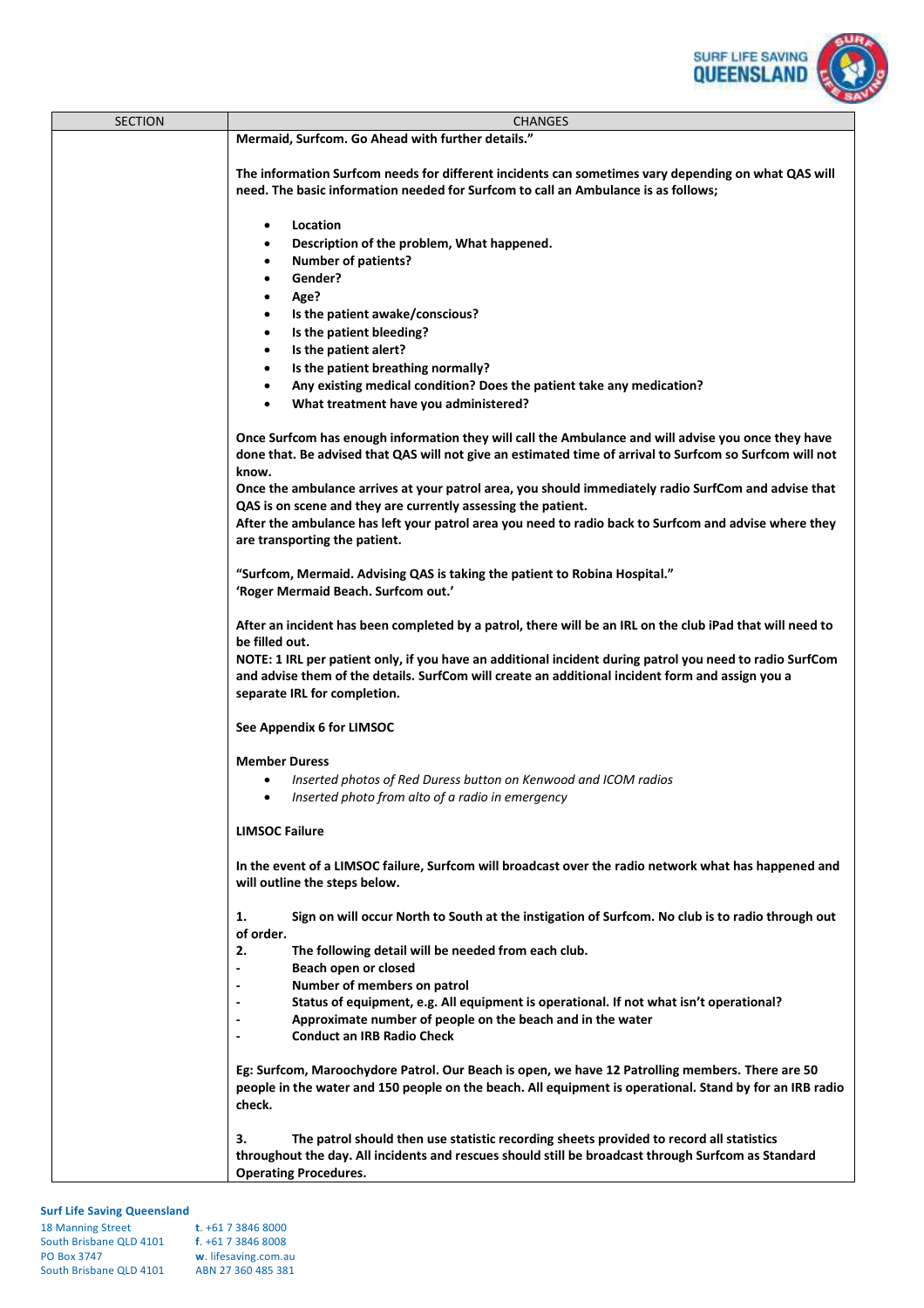

| <b>SECTION</b> | <b>CHANGES</b>                                                                                                                                    |                |                                                                                                 |
|----------------|---------------------------------------------------------------------------------------------------------------------------------------------------|----------------|-------------------------------------------------------------------------------------------------|
|                | Any updates throughout the day in the update of the LIMSOC failure will be broadcast over the<br>4.                                               |                |                                                                                                 |
|                | radio network as soon as information comes to hand.                                                                                               |                |                                                                                                 |
|                | Sign Off                                                                                                                                          |                |                                                                                                 |
|                | 10 minutes before the sign off time for the day, Surfcom will mention a process for signing off which will                                        |                |                                                                                                 |
|                | Appendix 1 - Radio Channel List                                                                                                                   |                |                                                                                                 |
|                |                                                                                                                                                   |                |                                                                                                 |
|                |                                                                                                                                                   |                |                                                                                                 |
|                | <b>CHANNEL</b>                                                                                                                                    |                |                                                                                                 |
|                | <b>ASSIGNMENT</b>                                                                                                                                 | <b>CHANNEL</b> |                                                                                                 |
|                | <b>DISPLAY TEXT</b>                                                                                                                               |                | <b>CHANNEL USAGE/DESCRIPTION/NOTES</b>                                                          |
|                |                                                                                                                                                   |                |                                                                                                 |
|                |                                                                                                                                                   |                |                                                                                                 |
|                | 1<br><b>DIGITAL 1</b>                                                                                                                             |                | <b>NATIONAL COMMON SIMPLEX 1</b>                                                                |
|                | $\mathbf{2}$<br><b>DIGITAL 2</b>                                                                                                                  |                | <b>NATIONAL COMMON SIMPLEX 2</b>                                                                |
|                | 4<br><b>DIGITAL 4</b>                                                                                                                             |                | <b>GC SPRINGBROOK</b>                                                                           |
|                | 5<br><b>DIGITAL 5</b>                                                                                                                             |                | <b>GC POINT DANGER</b>                                                                          |
|                | 6<br><b>DIGITAL 6</b>                                                                                                                             |                | <b>GC BURLEIGH HILL</b>                                                                         |
|                | 7<br><b>DIGITAL 7</b>                                                                                                                             |                | GC Q1                                                                                           |
|                | 8<br><b>DIGITAL 8</b>                                                                                                                             |                | <b>SC REDCLIFFE</b>                                                                             |
|                | 9<br><b>DIGITAL 9</b>                                                                                                                             |                | PL POINT LOOKOUT                                                                                |
|                | 10<br><b>DIGITAL 10</b><br>12                                                                                                                     |                | <b>SC MORETON</b><br><b>SC CALOUNDRA</b>                                                        |
|                | <b>DIGITAL 12</b><br>13<br><b>DIGITAL 13</b>                                                                                                      |                | <b>SC POINT CARTWRIGHT</b>                                                                      |
|                | 14<br><b>DIGITAL 14</b>                                                                                                                           |                | SC COOLUM                                                                                       |
|                | 15<br><b>DIGITAL 15</b>                                                                                                                           |                | <b>SC NOOSA</b>                                                                                 |
|                | 15A<br>15A                                                                                                                                        |                | SC ALEXANDRIA BAY USE ONLY                                                                      |
|                | 16<br><b>DIGITAL 16</b>                                                                                                                           |                | SC DOUBLE ISLAND POINT- LINKED TO NOOSA                                                         |
|                | 17<br><b>DIGITAL 17</b>                                                                                                                           |                | <b>WBC HERVEY BAY (PREV 7)</b>                                                                  |
|                | 18<br><b>DIGITAL 18</b>                                                                                                                           |                | <b>WBC BUNDABERG (PREV 6)</b>                                                                   |
|                | 19<br><b>DIGITAL 19</b>                                                                                                                           |                | <b>WBC AGNES WATER</b>                                                                          |
|                | 20<br>DIGITAL20                                                                                                                                   |                | <b>WBC TANNUM SANDS</b>                                                                         |
|                | 21<br><b>DIGITAL 21</b>                                                                                                                           |                | <b>WBC EMU PARK</b>                                                                             |
|                | 22<br>DIGITAL22                                                                                                                                   |                | <b>WBC YEPPOON</b>                                                                              |
|                | 23<br><b>DIGITAL 23</b>                                                                                                                           |                | <b>NB SARINA</b>                                                                                |
|                | 24<br><b>DIGITAL 24</b>                                                                                                                           |                | <b>NB MACKAY</b>                                                                                |
|                | 25<br><b>DIGITAL 25</b>                                                                                                                           |                | <b>NB ALVA BEACH</b>                                                                            |
|                | 27<br><b>DIGITAL 27</b>                                                                                                                           |                | <b>NB TOWNSVILLE</b>                                                                            |
|                | 32<br><b>DIGITAL 32</b>                                                                                                                           |                | <b>NB FORREST BEACH</b>                                                                         |
|                | 31<br><b>DIGITAL 31</b>                                                                                                                           |                | <b>NO MISSION BEACH</b>                                                                         |
|                | 34<br><b>DIGITAL 34</b>                                                                                                                           |                | NQ ETTY BAY                                                                                     |
|                | 35<br><b>DIGITAL 35</b>                                                                                                                           |                | <b>NQ CAIRNS</b>                                                                                |
|                |                                                                                                                                                   |                |                                                                                                 |
|                | 37<br><b>DIGITAL 37</b>                                                                                                                           |                | <b>NQ TRINITY BEACH</b>                                                                         |
|                | 38<br><b>DIGITAL 38</b>                                                                                                                           |                | <b>NQ PALM COVE</b>                                                                             |
|                | 39<br><b>DIGITAL 39</b>                                                                                                                           |                | <b>NQ ELLIS BEACH</b>                                                                           |
|                |                                                                                                                                                   |                |                                                                                                 |
|                | Appendix 2 - Radio Usage Guide                                                                                                                    |                |                                                                                                 |
|                |                                                                                                                                                   |                |                                                                                                 |
|                | Appendix 3 - Prowords and Phonetic Alphabet<br>You may hear or use procedural words (prowords) when operating a radio. Prowords are a single word |                |                                                                                                 |
|                |                                                                                                                                                   |                | or phrase with a common meaning and provide a quick and simple way to keep transmissions short. |
|                |                                                                                                                                                   |                |                                                                                                 |
|                | Prowords should be used where possible                                                                                                            |                |                                                                                                 |
|                |                                                                                                                                                   |                |                                                                                                 |
|                | <b>PROWORD</b>                                                                                                                                    | <b>MEANING</b> |                                                                                                 |
|                | Go ahead                                                                                                                                          |                | Proceed with the transmission of your message                                                   |
|                | <b>Stand by</b>                                                                                                                                   |                | Please wait until I can call you back. Other stations may transmit                              |
|                | Roger                                                                                                                                             |                | I have received and understood all of your last transmission                                    |
|                | Wilco                                                                                                                                             |                | Your last message has been received, understood and will be complied with. I will do            |
|                |                                                                                                                                                   |                | what you have asked me to.                                                                      |
|                | Say again                                                                                                                                         |                | I missed part of your last transmission. Transmit it again.                                     |
|                | <b>Correction</b>                                                                                                                                 |                | An error has been made; the correct version is                                                  |

| <b>18 Manning Street</b> | $t. +61738468000$    |
|--------------------------|----------------------|
|                          |                      |
| South Brisbane QLD 4101  | $f. +61738468008$    |
| <b>PO Box 3747</b>       | w. lifesaving.com.au |
| South Brisbane QLD 4101  | ABN 27 360 485 381   |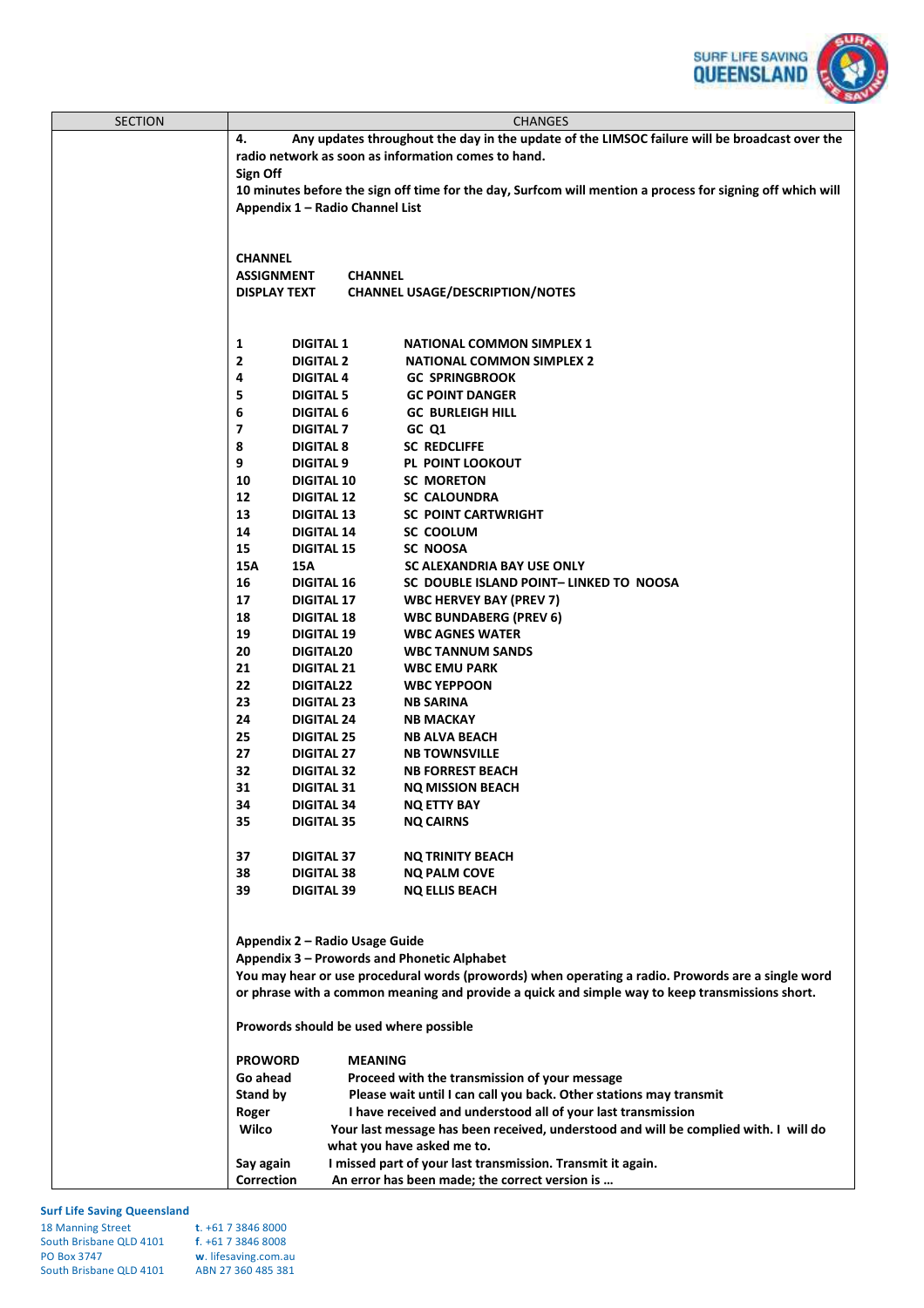

| <b>SECTION</b> | <b>CHANGES</b>                                                                                              |
|----------------|-------------------------------------------------------------------------------------------------------------|
|                | <b>Affirmative</b><br>Yes or permission is granted                                                          |
|                | <b>Negative</b><br>No or permission is not granted                                                          |
|                | Over<br>I have finished my message and expect a reply                                                       |
|                | The conversation is finished and I don't expect a reply. Used at the end of transmissions<br>Out            |
|                | as an indication to other stations that the network is clear and free for use.                              |
|                | <b>Break</b><br>I have finished a conversation with one station and am calling another without              |
|                | breaking my transmission.                                                                                   |
|                |                                                                                                             |
|                |                                                                                                             |
|                | The phonetic alphabet is an international method of transmitting letters or spelling words.                 |
|                |                                                                                                             |
|                |                                                                                                             |
|                |                                                                                                             |
|                | <b>PHONETIC ALPHABET</b><br><b>ALPHA</b>                                                                    |
|                | А                                                                                                           |
|                | <b>BRAVO</b><br>В                                                                                           |
|                | C<br><b>CHARLIE</b>                                                                                         |
|                | <b>DELTA</b><br>D                                                                                           |
|                | E<br><b>ECHO</b>                                                                                            |
|                | F<br><b>FOXTROT</b>                                                                                         |
|                | G<br><b>GOLF</b>                                                                                            |
|                | н<br><b>HOTEL</b>                                                                                           |
|                | L<br><b>INDIA</b>                                                                                           |
|                | J<br><b>JULIET</b>                                                                                          |
|                | К<br><b>KILO</b>                                                                                            |
|                | L<br><b>LIMA</b>                                                                                            |
|                | <b>MIKE</b><br>М                                                                                            |
|                | Ν<br><b>NOVEMBER</b>                                                                                        |
|                | O<br><b>OSCAR</b>                                                                                           |
|                | P<br><b>PAPA</b>                                                                                            |
|                | Q<br><b>QUEBEC</b>                                                                                          |
|                | <b>ROMEO</b><br>R                                                                                           |
|                | S<br><b>SIERRA</b>                                                                                          |
|                | T.<br><b>TANGO</b>                                                                                          |
|                | U<br><b>UNIFORM</b>                                                                                         |
|                | <b>VICTOR</b><br>V                                                                                          |
|                | W<br><b>WHISKY</b>                                                                                          |
|                | X<br>X-RAY                                                                                                  |
|                | Υ<br>YANKEE                                                                                                 |
|                | z<br>ZULU                                                                                                   |
|                |                                                                                                             |
|                | The phonetic alphabet is a set of internationally accepted words that clearly identify specific letters of  |
|                | the alphabet which allows the operator to spell out words where confusion is likely.                        |
|                | To use the phonetic alphabet follow these steps:                                                            |
|                | $\bullet$<br>Say the word;                                                                                  |
|                | Spell out the word. For example: Surf - Sierra, Uniform, Romeo, Foxtrot.<br>$\bullet$                       |
|                |                                                                                                             |
|                | Use plain English spelling unless the following conditions exist:                                           |
|                | Radio conditions are known to be poor (the receiving station has frequently asked for repeats<br>٠          |
|                | of messages) and when transmitting difficult or unclear words;                                              |
|                | ٠<br>The correct spelling is critical and plain English spelling is proving unsuccessful e.g. Claire Street |
|                | v Clare Street;                                                                                             |
|                | Numbers and letters (such as a registration) or single letters need transmission: 30358QC<br>$\bullet$      |
|                | (spoken - three zero three five eight Quebec Charlie; and                                                   |
|                | The receiving station requests use of the phonetic alphabet.                                                |
|                |                                                                                                             |
|                | Appendix 4 - Sign On/off during a LIMSOC Failure                                                            |
|                | Appendix 5 - Backup Statistics Sheet                                                                        |
|                | <b>APPENDIX 6 - LIMSOC</b>                                                                                  |
|                |                                                                                                             |
|                | TO BE UPDATED AFTER LIMSOC UPGRADES ARE FINISHED                                                            |
|                |                                                                                                             |
|                | Addition of a Queensland customised Radio Cheat Sheet - PDF                                                 |

| <b>18 Manning Street</b> | $t. +61738468000$    |
|--------------------------|----------------------|
| South Brisbane QLD 4101  | $f. +61738468008$    |
| <b>PO Box 3747</b>       | w. lifesaving.com.au |
| South Brisbane QLD 4101  | ABN 27 360 485 381   |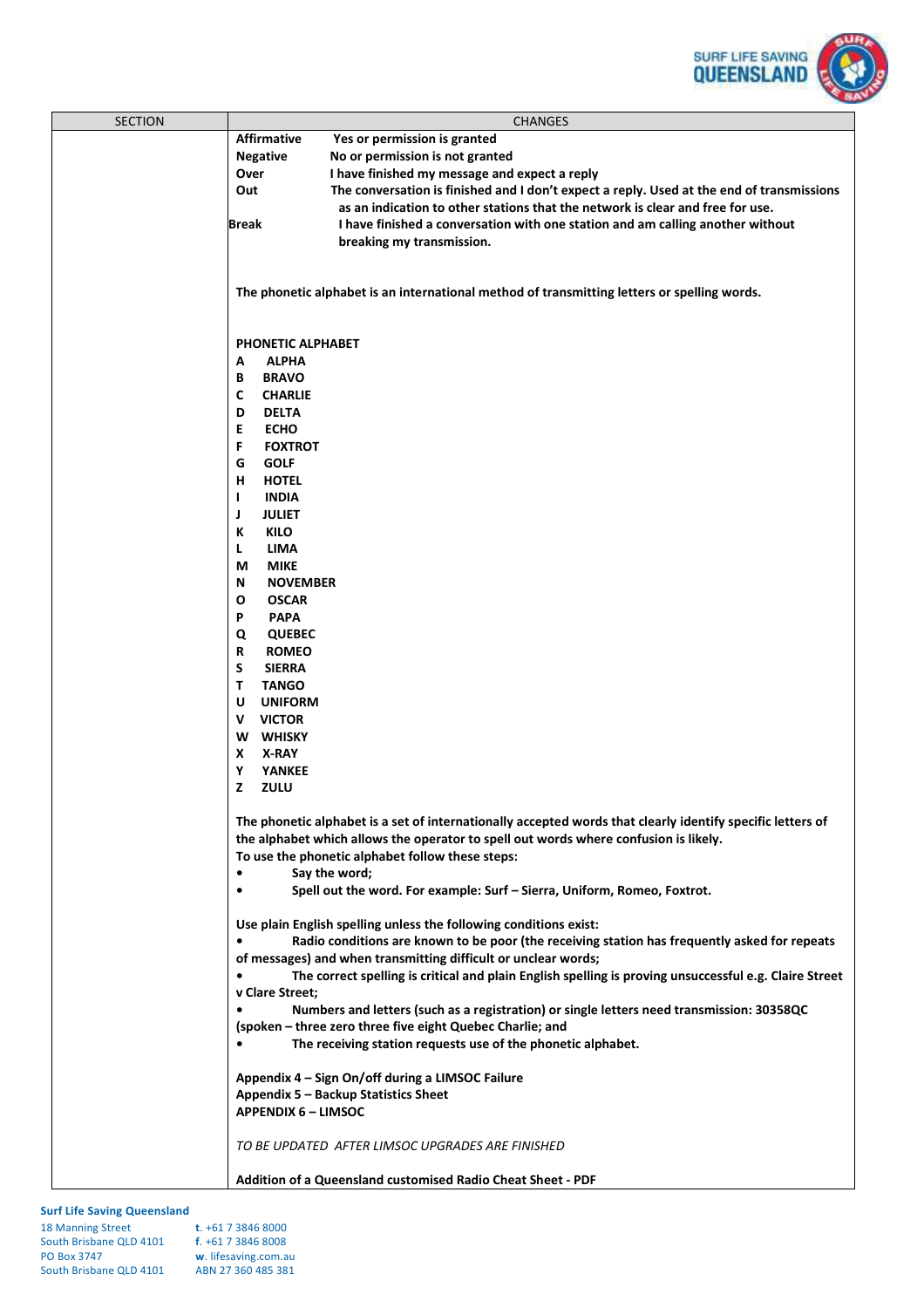

| <b>SECTION</b>                                                        | <b>CHANGES</b>                                                                                                                                                                                                                                                                                                                                                                                                                                                                                                                                                                                                                                                                                                                                                                                                                                                                                                                                                                                                                                                                                                                                                                                                                                                                                                                                                                                                                                                                                                                                                                                                                                                  |
|-----------------------------------------------------------------------|-----------------------------------------------------------------------------------------------------------------------------------------------------------------------------------------------------------------------------------------------------------------------------------------------------------------------------------------------------------------------------------------------------------------------------------------------------------------------------------------------------------------------------------------------------------------------------------------------------------------------------------------------------------------------------------------------------------------------------------------------------------------------------------------------------------------------------------------------------------------------------------------------------------------------------------------------------------------------------------------------------------------------------------------------------------------------------------------------------------------------------------------------------------------------------------------------------------------------------------------------------------------------------------------------------------------------------------------------------------------------------------------------------------------------------------------------------------------------------------------------------------------------------------------------------------------------------------------------------------------------------------------------------------------|
| 17<br>Junior Activities &<br><b>Water Safety</b>                      | Policies Updated                                                                                                                                                                                                                                                                                                                                                                                                                                                                                                                                                                                                                                                                                                                                                                                                                                                                                                                                                                                                                                                                                                                                                                                                                                                                                                                                                                                                                                                                                                                                                                                                                                                |
| 18<br><b>Vehicle Operations</b>                                       | Updated ATV to SSV in all documents in this section<br>Added - Vehicle on beach location and safety<br>All operational 4WD vehicles and or SSV's are to be parked in a designated area on the beach. This area<br>can be used as a secondary stationary observation platform for the lifesavers to observe the water.<br>When a 4WD vehicle is stationary, they are to have a single tall bollard style hazard identifier placed at<br>the front centre of the vehicle, that will be viewable from the driver seat. The tall bollard style hazard<br>identifier is to be removed as a part of the Lifesavers safety walk around the vehicle and check for<br>people and personal belongings under the vehicle.<br>The tall bollard style hazard identifier is to be used at all time the vehicle is stationary on the beach - as<br>pictured below:<br>Large Photo showing placement of bollard in front of vehicle<br>$\bullet$<br>Large Photo of "Walk Around" door sticker included.<br>$\bullet$<br>Section 7 - Colour and Signage significant update<br>Added - Safety Signage<br>All SLSC vehicles operating on the beach must have the following stickers located in a highly visible area<br>Deleted - in good visual person for the operators to see.<br>Added - They are a safety reminder for each time a vehicle is operated. The two primary safety stickers<br>are:<br>Safety Walk sticker to be located on the driver's door above the door handle.<br>Safety Procedures sticker to be located inside the vehicle in clear view of the operator.<br>Deleted reference to Quad Bike<br><b>Tractor Guideline Updated</b><br>SSV 4WD Policy Updated |
| 19<br>Animal Control                                                  | No Changes other than dates                                                                                                                                                                                                                                                                                                                                                                                                                                                                                                                                                                                                                                                                                                                                                                                                                                                                                                                                                                                                                                                                                                                                                                                                                                                                                                                                                                                                                                                                                                                                                                                                                                     |
| 20<br>Dangerous Marine<br>Creatures                                   | Changes to this section will be rolled out later this year                                                                                                                                                                                                                                                                                                                                                                                                                                                                                                                                                                                                                                                                                                                                                                                                                                                                                                                                                                                                                                                                                                                                                                                                                                                                                                                                                                                                                                                                                                                                                                                                      |
| 21<br>Adverse Weather<br><b>Conditions and Disaster</b><br>Management | Reordered the Procedures<br>Renamed this section of the POM to ADVERSE WEATHER CONDITIONS AND DISASTER MANAGEMENT<br>Added an additional sub heading DISASTER MANAGEMENT and included "The SLSQ CEO has total<br>discretion to suspend all Lifesaving activities due to extreme events". and reference to Policy LS09 with<br>an extract specific to the above statement.                                                                                                                                                                                                                                                                                                                                                                                                                                                                                                                                                                                                                                                                                                                                                                                                                                                                                                                                                                                                                                                                                                                                                                                                                                                                                       |
| 22<br>WH&S                                                            | Under GENERAL heading amended second paragraph<br>Following is a number of relevant policies and general guidelines to assist lifesaving personnel to ensure a<br>safe environment for participating in surf lifesaving activities and are available on the Members Portal:<br>Smoking Guidelines-<br>Amended 1st Paragraph<br>"Surf Life Saving Queensland is committed to raising the awareness of the health and safety issues<br>associated with smoking. The aim of this guideline is to ensure the provision of a smoke free environment<br>and to ensure the use of cigarettes and other tobacco products does not compromise the safety or health<br>of lifesaving personnel or others.<br>Amended 3rd paragraph<br>"PATROL MEMBERS SHALL NOT SMOKE WHILE IN UNIFORM, IN THE PUBLIC'S VIEW AND WHILE<br>REPRESENTING THE ORGANISATION such as attending events and engagements and when part of a panel<br>or committee.                                                                                                                                                                                                                                                                                                                                                                                                                                                                                                                                                                                                                                                                                                                                |

| <b>18 Manning Street</b> | $t. +61738468000$    |
|--------------------------|----------------------|
| South Brisbane QLD 4101  | $f. +61738468008$    |
| <b>PO Box 3747</b>       | w. lifesaving.com.au |
| South Brisbane QLD 4101  | ABN 27 360 485 381   |
|                          |                      |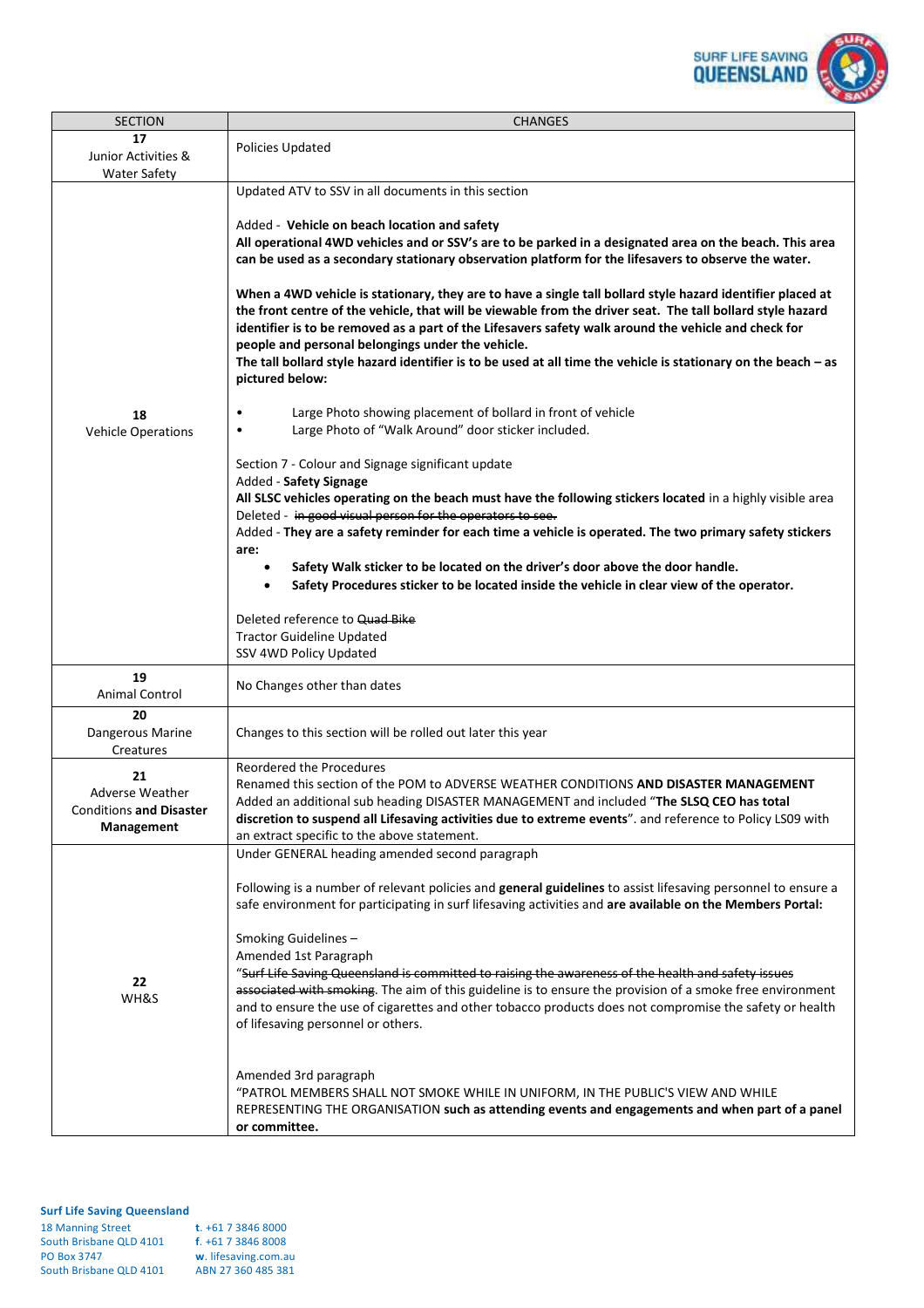

| New Working With Children Blue Card forms had not been updated by the Commission prior to<br>$\bullet$<br>finalising the 20-21 Patrol Operations Manual. Clubs will be advised and made available when<br>23<br>updated.<br><b>Risk Managements</b><br>Please refer to the new Training Operations Manual for further details.<br>Additions <b>in Bold</b> .<br>Deletions crossed out<br>AUTHORITY TO CONDUCT SKILLS MAINTENANCE<br><b>Endorsed Person</b><br>Endorsed person must:<br>Be a minimum of 18 years of age<br>$\bullet$<br>Hold Be proficient in the award for which they seek endorsement;<br>$\bullet$<br>Have completed the current previous season's skills maintenance conducted by the club CTO, or<br>delegate and therefore be deemed as proficient in the SLS award in which they are to conduct the skills<br>maintenance:<br>Be approved by club management; Be listed on the Skills Maintenance Endorsed Delegate<br>Record form that has been signed by the CTO and one other member of the club executive committee<br>and this form is forward to the relevant branch to allocate the award.<br>Be re-endorsed annually if they wish to continue in this role; and<br>Clubs to submit list of endorsed delegates to branch or regional office before skills maintenance<br>is conducted<br><b>Club to Notify Branch</b><br>Instructions:<br>1.<br>The CTO is to list the proposed delegates full name and mark them for the appropriate awards<br>they are to be endorsed for and include the date they completed the previous season skills maintenance<br>and conducting skills maintenance requirements induction completed.<br>2.<br>A member of the club executive committee must then co-sign the form to endorse or reject the<br>24<br>proposed delegates.<br>A copy of the completed form is to then be forwarded to your Branch office to raise the necessary award<br><b>Skills Maintenance</b><br>and allocate the award. The original form must be stored at the club for 18 months.<br>SKILLS MAINTENANCE RECORD KEEPING | <b>SECTION</b> | <b>CHANGES</b> |  |  |  |
|-------------------------------------------------------------------------------------------------------------------------------------------------------------------------------------------------------------------------------------------------------------------------------------------------------------------------------------------------------------------------------------------------------------------------------------------------------------------------------------------------------------------------------------------------------------------------------------------------------------------------------------------------------------------------------------------------------------------------------------------------------------------------------------------------------------------------------------------------------------------------------------------------------------------------------------------------------------------------------------------------------------------------------------------------------------------------------------------------------------------------------------------------------------------------------------------------------------------------------------------------------------------------------------------------------------------------------------------------------------------------------------------------------------------------------------------------------------------------------------------------------------------------------------------------------------------------------------------------------------------------------------------------------------------------------------------------------------------------------------------------------------------------------------------------------------------------------------------------------------------------------------------------------------------------------------------------------------------------------------------------------------------------------------------------------------------|----------------|----------------|--|--|--|
|                                                                                                                                                                                                                                                                                                                                                                                                                                                                                                                                                                                                                                                                                                                                                                                                                                                                                                                                                                                                                                                                                                                                                                                                                                                                                                                                                                                                                                                                                                                                                                                                                                                                                                                                                                                                                                                                                                                                                                                                                                                                   |                |                |  |  |  |
| Clubs are required to submit to the branch/regional office:<br>A master attendance sheet, all candidates must have signed the master attendance sheet as<br>proof of attending on the specific date; and<br>Award proficiency assessment Form 14, signed by the club CTO with the names of all endorsed<br>delegates/assessors from that date listed in the comments box.<br>This season will see the introduction of the 'assessing' app. Available on the app store by<br>$\bullet$<br>searching assessing. This app allows Trainers, Assessors and Endorsed persons to access the skills<br>maintenance and after completion will push the results direct to SurfGuard*. In these cases no form 14's<br>are required. Pool swims, if documented will still need to be retained as usual.<br>* Proficiencies can be removed after the fact if the member is not eligible or the club has not completed<br>the correct process<br>Where the paper version is still used all master attendance sheets and signed Form 14's must be<br>submitted to branch/regional office within seven working days after completion of the proficiency.<br>Evidence of completion of theory paper (either hard copy or online completion certificate print<br>out)<br>This season will see the introduction of the "on the beach" app. Available on the App store. This<br>٠<br>app allows Trainers, Assessors and Endorsed persons to access the skills maintenance and after                                                                                                                                                                                                                                                                                                                                                                                                                                                                                                                                                                                                   |                |                |  |  |  |
| completion will push the results direct to Surfguard. In these cases no form 14 are required. Pool<br>swims if documented will still need to be retained as usual.<br>SKILLS MAINTENANCE THEORY REQUIREMENTS                                                                                                                                                                                                                                                                                                                                                                                                                                                                                                                                                                                                                                                                                                                                                                                                                                                                                                                                                                                                                                                                                                                                                                                                                                                                                                                                                                                                                                                                                                                                                                                                                                                                                                                                                                                                                                                      |                |                |  |  |  |

| <b>18 Manning Street</b> | $t. +61738468000$    |
|--------------------------|----------------------|
| South Brisbane QLD 4101  | $f. +61738468008$    |
| <b>PO Box 3747</b>       | w. lifesaving.com.au |
| South Brisbane QLD 4101  | ABN 27 360 485 381   |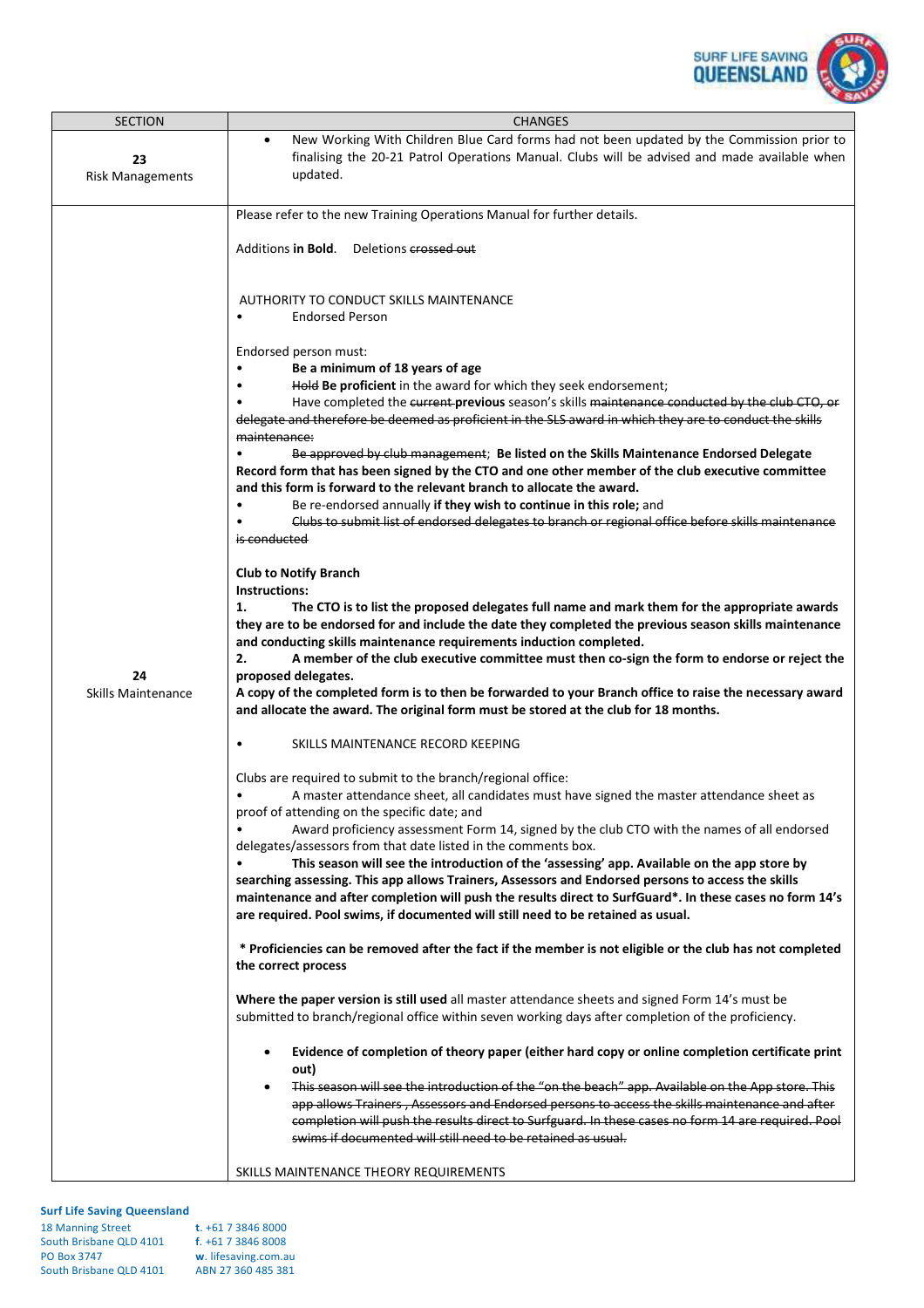

| 2020/202021 skills maintenance theory paper is to be answered by all patrolling members regardless of<br>awards held. The knowledge required to complete the questions is contained in the skills maintenance<br>bulletin which must be read prior to completing the assessment. There is a second paper this season to<br>accommodate the Bleeding Control kits being issued to all clubs and services. A short video and<br>information in the skill maintenance bulletin will accompany this. Practical demonstration on the use of the<br>kits is mandatory.<br>Printed Paper Skills Maintenance Theory<br>Members wishing to complete the skills maintenance theory in a printed format will need to obtain a<br>theory paper and skills maintenance bulletin from their club. This must be marked by an assessor and the<br>member must achieve 100% and is required to provide the completed theory paper as evidence of<br>completion to their CTO or administrator.<br>AQUATIC AWARD SKILLS MAINTENANCE REQUIREMENTS<br>Bronze Medallion: Note: must hold the Certificate II Public Safety (Aquatic Rescue) PUA21010 or<br>PUA21012 to complete the skills maintenance and requires completion of:<br>Resuscitation [AID]:<br>٠<br>a casualty assessment on a live casualty and demonstration of lateral position;<br>٠<br>DRSABCD, CPR 1 and 2 persons (adult and infant) on a manikin $-$ to include resuscitation<br>$\bullet$<br>methods using a mask; and<br>team CPR including DRSABCD, use of resuscitation mask with oxygen supplement and AED.<br>$\bullet$<br>Tourniquet: a practical demonstration:<br>$\bullet$<br>Demonstrate the appropriate application of a tourniquet on a limb<br>$\bullet$<br>OTHER AWARD SKILLS MAINTENANCE REQUIREMENTS<br><b>Qld Observers</b><br>$\bullet$<br>Theory;<br>Signals; demonstrate all signals correctly;<br># Observers must also complete a proficiency in any other patrolling awards they hold (i.e. Radio,<br><b>Resuscitation, ART etc.)</b><br>Radio Operators Certificate<br>For those who hold the stand-alone Radio Operators Certificate (i.e. who hold the Observers and do not<br>have their BM), a practical demonstration is necessary of a scenario involving equipment (without<br>transmitting) including at least three of the following situations must be conducted for each candidate.<br>Theory;<br>SSV, Tractor and 4WD Inductions<br>These awards do not have an annual skills maintenance requirement but to hold these awards a member's<br>Australian driver license must be current. A member's driver license must be sighted annually for currency.<br>A member who does not hold a current Australian driver licence cannot operate an SSV, tractor or 4WD.<br>This includes a suspended or cancelled licence.<br>With the SSV Operator Induction Award replacing the ATV Operator Induction a F14 for an award type<br>should be raised for existing ATV Induction Award holders only once they have completed another award<br>skills maintenance. This will ensure the only members who are currently active receive the award and help<br>clubs gain a more accurate view of their current capacity in regards to vehicle operations. all members<br>should now hold the SSV award before being eligible to drive the vehicles.<br># Please note that the SSV award will show as having an expiry date on the members portal however<br>there is no proficiency requirement in Queensland.<br>TRAINER AND ASSESSOR AWARD PROFICIENCY REQUIREMENTS<br>Facilitator<br>Ongoing endorsement is dependent on the assessor meeting all the following criteria:<br>Remaining currently proficient in the SLSA award and the holding the current unit/s or<br>qualification aligned to that award; | <b>SECTION</b> | <b>CHANGES</b> |
|-------------------------------------------------------------------------------------------------------------------------------------------------------------------------------------------------------------------------------------------------------------------------------------------------------------------------------------------------------------------------------------------------------------------------------------------------------------------------------------------------------------------------------------------------------------------------------------------------------------------------------------------------------------------------------------------------------------------------------------------------------------------------------------------------------------------------------------------------------------------------------------------------------------------------------------------------------------------------------------------------------------------------------------------------------------------------------------------------------------------------------------------------------------------------------------------------------------------------------------------------------------------------------------------------------------------------------------------------------------------------------------------------------------------------------------------------------------------------------------------------------------------------------------------------------------------------------------------------------------------------------------------------------------------------------------------------------------------------------------------------------------------------------------------------------------------------------------------------------------------------------------------------------------------------------------------------------------------------------------------------------------------------------------------------------------------------------------------------------------------------------------------------------------------------------------------------------------------------------------------------------------------------------------------------------------------------------------------------------------------------------------------------------------------------------------------------------------------------------------------------------------------------------------------------------------------------------------------------------------------------------------------------------------------------------------------------------------------------------------------------------------------------------------------------------------------------------------------------------------------------------------------------------------------------------------------------------------------------------------------------------------------------------------------------------------------------------------------------------------------------------------------------------------------------------------------------------------------------------------------------------------------------------------------------------------------------------------------------------------------------------------------------------------------------------------------------------------------------------------------------------------------------------------------------------------------------------------------------------------------------------------------------------------------------------------------------------------------------------------------------------------------------------------------|----------------|----------------|
|                                                                                                                                                                                                                                                                                                                                                                                                                                                                                                                                                                                                                                                                                                                                                                                                                                                                                                                                                                                                                                                                                                                                                                                                                                                                                                                                                                                                                                                                                                                                                                                                                                                                                                                                                                                                                                                                                                                                                                                                                                                                                                                                                                                                                                                                                                                                                                                                                                                                                                                                                                                                                                                                                                                                                                                                                                                                                                                                                                                                                                                                                                                                                                                                                                                                                                                                                                                                                                                                                                                                                                                                                                                                                                                                                                                           |                |                |
|                                                                                                                                                                                                                                                                                                                                                                                                                                                                                                                                                                                                                                                                                                                                                                                                                                                                                                                                                                                                                                                                                                                                                                                                                                                                                                                                                                                                                                                                                                                                                                                                                                                                                                                                                                                                                                                                                                                                                                                                                                                                                                                                                                                                                                                                                                                                                                                                                                                                                                                                                                                                                                                                                                                                                                                                                                                                                                                                                                                                                                                                                                                                                                                                                                                                                                                                                                                                                                                                                                                                                                                                                                                                                                                                                                                           |                |                |
|                                                                                                                                                                                                                                                                                                                                                                                                                                                                                                                                                                                                                                                                                                                                                                                                                                                                                                                                                                                                                                                                                                                                                                                                                                                                                                                                                                                                                                                                                                                                                                                                                                                                                                                                                                                                                                                                                                                                                                                                                                                                                                                                                                                                                                                                                                                                                                                                                                                                                                                                                                                                                                                                                                                                                                                                                                                                                                                                                                                                                                                                                                                                                                                                                                                                                                                                                                                                                                                                                                                                                                                                                                                                                                                                                                                           |                |                |
|                                                                                                                                                                                                                                                                                                                                                                                                                                                                                                                                                                                                                                                                                                                                                                                                                                                                                                                                                                                                                                                                                                                                                                                                                                                                                                                                                                                                                                                                                                                                                                                                                                                                                                                                                                                                                                                                                                                                                                                                                                                                                                                                                                                                                                                                                                                                                                                                                                                                                                                                                                                                                                                                                                                                                                                                                                                                                                                                                                                                                                                                                                                                                                                                                                                                                                                                                                                                                                                                                                                                                                                                                                                                                                                                                                                           |                |                |
|                                                                                                                                                                                                                                                                                                                                                                                                                                                                                                                                                                                                                                                                                                                                                                                                                                                                                                                                                                                                                                                                                                                                                                                                                                                                                                                                                                                                                                                                                                                                                                                                                                                                                                                                                                                                                                                                                                                                                                                                                                                                                                                                                                                                                                                                                                                                                                                                                                                                                                                                                                                                                                                                                                                                                                                                                                                                                                                                                                                                                                                                                                                                                                                                                                                                                                                                                                                                                                                                                                                                                                                                                                                                                                                                                                                           |                |                |
|                                                                                                                                                                                                                                                                                                                                                                                                                                                                                                                                                                                                                                                                                                                                                                                                                                                                                                                                                                                                                                                                                                                                                                                                                                                                                                                                                                                                                                                                                                                                                                                                                                                                                                                                                                                                                                                                                                                                                                                                                                                                                                                                                                                                                                                                                                                                                                                                                                                                                                                                                                                                                                                                                                                                                                                                                                                                                                                                                                                                                                                                                                                                                                                                                                                                                                                                                                                                                                                                                                                                                                                                                                                                                                                                                                                           |                |                |
|                                                                                                                                                                                                                                                                                                                                                                                                                                                                                                                                                                                                                                                                                                                                                                                                                                                                                                                                                                                                                                                                                                                                                                                                                                                                                                                                                                                                                                                                                                                                                                                                                                                                                                                                                                                                                                                                                                                                                                                                                                                                                                                                                                                                                                                                                                                                                                                                                                                                                                                                                                                                                                                                                                                                                                                                                                                                                                                                                                                                                                                                                                                                                                                                                                                                                                                                                                                                                                                                                                                                                                                                                                                                                                                                                                                           |                |                |
|                                                                                                                                                                                                                                                                                                                                                                                                                                                                                                                                                                                                                                                                                                                                                                                                                                                                                                                                                                                                                                                                                                                                                                                                                                                                                                                                                                                                                                                                                                                                                                                                                                                                                                                                                                                                                                                                                                                                                                                                                                                                                                                                                                                                                                                                                                                                                                                                                                                                                                                                                                                                                                                                                                                                                                                                                                                                                                                                                                                                                                                                                                                                                                                                                                                                                                                                                                                                                                                                                                                                                                                                                                                                                                                                                                                           |                |                |
|                                                                                                                                                                                                                                                                                                                                                                                                                                                                                                                                                                                                                                                                                                                                                                                                                                                                                                                                                                                                                                                                                                                                                                                                                                                                                                                                                                                                                                                                                                                                                                                                                                                                                                                                                                                                                                                                                                                                                                                                                                                                                                                                                                                                                                                                                                                                                                                                                                                                                                                                                                                                                                                                                                                                                                                                                                                                                                                                                                                                                                                                                                                                                                                                                                                                                                                                                                                                                                                                                                                                                                                                                                                                                                                                                                                           |                |                |
|                                                                                                                                                                                                                                                                                                                                                                                                                                                                                                                                                                                                                                                                                                                                                                                                                                                                                                                                                                                                                                                                                                                                                                                                                                                                                                                                                                                                                                                                                                                                                                                                                                                                                                                                                                                                                                                                                                                                                                                                                                                                                                                                                                                                                                                                                                                                                                                                                                                                                                                                                                                                                                                                                                                                                                                                                                                                                                                                                                                                                                                                                                                                                                                                                                                                                                                                                                                                                                                                                                                                                                                                                                                                                                                                                                                           |                |                |
|                                                                                                                                                                                                                                                                                                                                                                                                                                                                                                                                                                                                                                                                                                                                                                                                                                                                                                                                                                                                                                                                                                                                                                                                                                                                                                                                                                                                                                                                                                                                                                                                                                                                                                                                                                                                                                                                                                                                                                                                                                                                                                                                                                                                                                                                                                                                                                                                                                                                                                                                                                                                                                                                                                                                                                                                                                                                                                                                                                                                                                                                                                                                                                                                                                                                                                                                                                                                                                                                                                                                                                                                                                                                                                                                                                                           |                |                |
|                                                                                                                                                                                                                                                                                                                                                                                                                                                                                                                                                                                                                                                                                                                                                                                                                                                                                                                                                                                                                                                                                                                                                                                                                                                                                                                                                                                                                                                                                                                                                                                                                                                                                                                                                                                                                                                                                                                                                                                                                                                                                                                                                                                                                                                                                                                                                                                                                                                                                                                                                                                                                                                                                                                                                                                                                                                                                                                                                                                                                                                                                                                                                                                                                                                                                                                                                                                                                                                                                                                                                                                                                                                                                                                                                                                           |                |                |
|                                                                                                                                                                                                                                                                                                                                                                                                                                                                                                                                                                                                                                                                                                                                                                                                                                                                                                                                                                                                                                                                                                                                                                                                                                                                                                                                                                                                                                                                                                                                                                                                                                                                                                                                                                                                                                                                                                                                                                                                                                                                                                                                                                                                                                                                                                                                                                                                                                                                                                                                                                                                                                                                                                                                                                                                                                                                                                                                                                                                                                                                                                                                                                                                                                                                                                                                                                                                                                                                                                                                                                                                                                                                                                                                                                                           |                |                |
|                                                                                                                                                                                                                                                                                                                                                                                                                                                                                                                                                                                                                                                                                                                                                                                                                                                                                                                                                                                                                                                                                                                                                                                                                                                                                                                                                                                                                                                                                                                                                                                                                                                                                                                                                                                                                                                                                                                                                                                                                                                                                                                                                                                                                                                                                                                                                                                                                                                                                                                                                                                                                                                                                                                                                                                                                                                                                                                                                                                                                                                                                                                                                                                                                                                                                                                                                                                                                                                                                                                                                                                                                                                                                                                                                                                           |                |                |
|                                                                                                                                                                                                                                                                                                                                                                                                                                                                                                                                                                                                                                                                                                                                                                                                                                                                                                                                                                                                                                                                                                                                                                                                                                                                                                                                                                                                                                                                                                                                                                                                                                                                                                                                                                                                                                                                                                                                                                                                                                                                                                                                                                                                                                                                                                                                                                                                                                                                                                                                                                                                                                                                                                                                                                                                                                                                                                                                                                                                                                                                                                                                                                                                                                                                                                                                                                                                                                                                                                                                                                                                                                                                                                                                                                                           |                |                |
|                                                                                                                                                                                                                                                                                                                                                                                                                                                                                                                                                                                                                                                                                                                                                                                                                                                                                                                                                                                                                                                                                                                                                                                                                                                                                                                                                                                                                                                                                                                                                                                                                                                                                                                                                                                                                                                                                                                                                                                                                                                                                                                                                                                                                                                                                                                                                                                                                                                                                                                                                                                                                                                                                                                                                                                                                                                                                                                                                                                                                                                                                                                                                                                                                                                                                                                                                                                                                                                                                                                                                                                                                                                                                                                                                                                           |                |                |
|                                                                                                                                                                                                                                                                                                                                                                                                                                                                                                                                                                                                                                                                                                                                                                                                                                                                                                                                                                                                                                                                                                                                                                                                                                                                                                                                                                                                                                                                                                                                                                                                                                                                                                                                                                                                                                                                                                                                                                                                                                                                                                                                                                                                                                                                                                                                                                                                                                                                                                                                                                                                                                                                                                                                                                                                                                                                                                                                                                                                                                                                                                                                                                                                                                                                                                                                                                                                                                                                                                                                                                                                                                                                                                                                                                                           |                |                |
|                                                                                                                                                                                                                                                                                                                                                                                                                                                                                                                                                                                                                                                                                                                                                                                                                                                                                                                                                                                                                                                                                                                                                                                                                                                                                                                                                                                                                                                                                                                                                                                                                                                                                                                                                                                                                                                                                                                                                                                                                                                                                                                                                                                                                                                                                                                                                                                                                                                                                                                                                                                                                                                                                                                                                                                                                                                                                                                                                                                                                                                                                                                                                                                                                                                                                                                                                                                                                                                                                                                                                                                                                                                                                                                                                                                           |                |                |
|                                                                                                                                                                                                                                                                                                                                                                                                                                                                                                                                                                                                                                                                                                                                                                                                                                                                                                                                                                                                                                                                                                                                                                                                                                                                                                                                                                                                                                                                                                                                                                                                                                                                                                                                                                                                                                                                                                                                                                                                                                                                                                                                                                                                                                                                                                                                                                                                                                                                                                                                                                                                                                                                                                                                                                                                                                                                                                                                                                                                                                                                                                                                                                                                                                                                                                                                                                                                                                                                                                                                                                                                                                                                                                                                                                                           |                |                |
|                                                                                                                                                                                                                                                                                                                                                                                                                                                                                                                                                                                                                                                                                                                                                                                                                                                                                                                                                                                                                                                                                                                                                                                                                                                                                                                                                                                                                                                                                                                                                                                                                                                                                                                                                                                                                                                                                                                                                                                                                                                                                                                                                                                                                                                                                                                                                                                                                                                                                                                                                                                                                                                                                                                                                                                                                                                                                                                                                                                                                                                                                                                                                                                                                                                                                                                                                                                                                                                                                                                                                                                                                                                                                                                                                                                           |                |                |
|                                                                                                                                                                                                                                                                                                                                                                                                                                                                                                                                                                                                                                                                                                                                                                                                                                                                                                                                                                                                                                                                                                                                                                                                                                                                                                                                                                                                                                                                                                                                                                                                                                                                                                                                                                                                                                                                                                                                                                                                                                                                                                                                                                                                                                                                                                                                                                                                                                                                                                                                                                                                                                                                                                                                                                                                                                                                                                                                                                                                                                                                                                                                                                                                                                                                                                                                                                                                                                                                                                                                                                                                                                                                                                                                                                                           |                |                |
|                                                                                                                                                                                                                                                                                                                                                                                                                                                                                                                                                                                                                                                                                                                                                                                                                                                                                                                                                                                                                                                                                                                                                                                                                                                                                                                                                                                                                                                                                                                                                                                                                                                                                                                                                                                                                                                                                                                                                                                                                                                                                                                                                                                                                                                                                                                                                                                                                                                                                                                                                                                                                                                                                                                                                                                                                                                                                                                                                                                                                                                                                                                                                                                                                                                                                                                                                                                                                                                                                                                                                                                                                                                                                                                                                                                           |                |                |
|                                                                                                                                                                                                                                                                                                                                                                                                                                                                                                                                                                                                                                                                                                                                                                                                                                                                                                                                                                                                                                                                                                                                                                                                                                                                                                                                                                                                                                                                                                                                                                                                                                                                                                                                                                                                                                                                                                                                                                                                                                                                                                                                                                                                                                                                                                                                                                                                                                                                                                                                                                                                                                                                                                                                                                                                                                                                                                                                                                                                                                                                                                                                                                                                                                                                                                                                                                                                                                                                                                                                                                                                                                                                                                                                                                                           |                |                |
|                                                                                                                                                                                                                                                                                                                                                                                                                                                                                                                                                                                                                                                                                                                                                                                                                                                                                                                                                                                                                                                                                                                                                                                                                                                                                                                                                                                                                                                                                                                                                                                                                                                                                                                                                                                                                                                                                                                                                                                                                                                                                                                                                                                                                                                                                                                                                                                                                                                                                                                                                                                                                                                                                                                                                                                                                                                                                                                                                                                                                                                                                                                                                                                                                                                                                                                                                                                                                                                                                                                                                                                                                                                                                                                                                                                           |                |                |
|                                                                                                                                                                                                                                                                                                                                                                                                                                                                                                                                                                                                                                                                                                                                                                                                                                                                                                                                                                                                                                                                                                                                                                                                                                                                                                                                                                                                                                                                                                                                                                                                                                                                                                                                                                                                                                                                                                                                                                                                                                                                                                                                                                                                                                                                                                                                                                                                                                                                                                                                                                                                                                                                                                                                                                                                                                                                                                                                                                                                                                                                                                                                                                                                                                                                                                                                                                                                                                                                                                                                                                                                                                                                                                                                                                                           |                |                |
|                                                                                                                                                                                                                                                                                                                                                                                                                                                                                                                                                                                                                                                                                                                                                                                                                                                                                                                                                                                                                                                                                                                                                                                                                                                                                                                                                                                                                                                                                                                                                                                                                                                                                                                                                                                                                                                                                                                                                                                                                                                                                                                                                                                                                                                                                                                                                                                                                                                                                                                                                                                                                                                                                                                                                                                                                                                                                                                                                                                                                                                                                                                                                                                                                                                                                                                                                                                                                                                                                                                                                                                                                                                                                                                                                                                           |                |                |
|                                                                                                                                                                                                                                                                                                                                                                                                                                                                                                                                                                                                                                                                                                                                                                                                                                                                                                                                                                                                                                                                                                                                                                                                                                                                                                                                                                                                                                                                                                                                                                                                                                                                                                                                                                                                                                                                                                                                                                                                                                                                                                                                                                                                                                                                                                                                                                                                                                                                                                                                                                                                                                                                                                                                                                                                                                                                                                                                                                                                                                                                                                                                                                                                                                                                                                                                                                                                                                                                                                                                                                                                                                                                                                                                                                                           |                |                |
|                                                                                                                                                                                                                                                                                                                                                                                                                                                                                                                                                                                                                                                                                                                                                                                                                                                                                                                                                                                                                                                                                                                                                                                                                                                                                                                                                                                                                                                                                                                                                                                                                                                                                                                                                                                                                                                                                                                                                                                                                                                                                                                                                                                                                                                                                                                                                                                                                                                                                                                                                                                                                                                                                                                                                                                                                                                                                                                                                                                                                                                                                                                                                                                                                                                                                                                                                                                                                                                                                                                                                                                                                                                                                                                                                                                           |                |                |
|                                                                                                                                                                                                                                                                                                                                                                                                                                                                                                                                                                                                                                                                                                                                                                                                                                                                                                                                                                                                                                                                                                                                                                                                                                                                                                                                                                                                                                                                                                                                                                                                                                                                                                                                                                                                                                                                                                                                                                                                                                                                                                                                                                                                                                                                                                                                                                                                                                                                                                                                                                                                                                                                                                                                                                                                                                                                                                                                                                                                                                                                                                                                                                                                                                                                                                                                                                                                                                                                                                                                                                                                                                                                                                                                                                                           |                |                |
|                                                                                                                                                                                                                                                                                                                                                                                                                                                                                                                                                                                                                                                                                                                                                                                                                                                                                                                                                                                                                                                                                                                                                                                                                                                                                                                                                                                                                                                                                                                                                                                                                                                                                                                                                                                                                                                                                                                                                                                                                                                                                                                                                                                                                                                                                                                                                                                                                                                                                                                                                                                                                                                                                                                                                                                                                                                                                                                                                                                                                                                                                                                                                                                                                                                                                                                                                                                                                                                                                                                                                                                                                                                                                                                                                                                           |                |                |
|                                                                                                                                                                                                                                                                                                                                                                                                                                                                                                                                                                                                                                                                                                                                                                                                                                                                                                                                                                                                                                                                                                                                                                                                                                                                                                                                                                                                                                                                                                                                                                                                                                                                                                                                                                                                                                                                                                                                                                                                                                                                                                                                                                                                                                                                                                                                                                                                                                                                                                                                                                                                                                                                                                                                                                                                                                                                                                                                                                                                                                                                                                                                                                                                                                                                                                                                                                                                                                                                                                                                                                                                                                                                                                                                                                                           |                |                |
|                                                                                                                                                                                                                                                                                                                                                                                                                                                                                                                                                                                                                                                                                                                                                                                                                                                                                                                                                                                                                                                                                                                                                                                                                                                                                                                                                                                                                                                                                                                                                                                                                                                                                                                                                                                                                                                                                                                                                                                                                                                                                                                                                                                                                                                                                                                                                                                                                                                                                                                                                                                                                                                                                                                                                                                                                                                                                                                                                                                                                                                                                                                                                                                                                                                                                                                                                                                                                                                                                                                                                                                                                                                                                                                                                                                           |                |                |

| <b>18 Manning Street</b> | $t. +61738468000$    |
|--------------------------|----------------------|
| South Brisbane QLD 4101  | $f. +61738468008$    |
| <b>PO Box 3747</b>       | w. lifesaving.com.au |
| South Brisbane QLD 4101  | ABN 27 360 485 381   |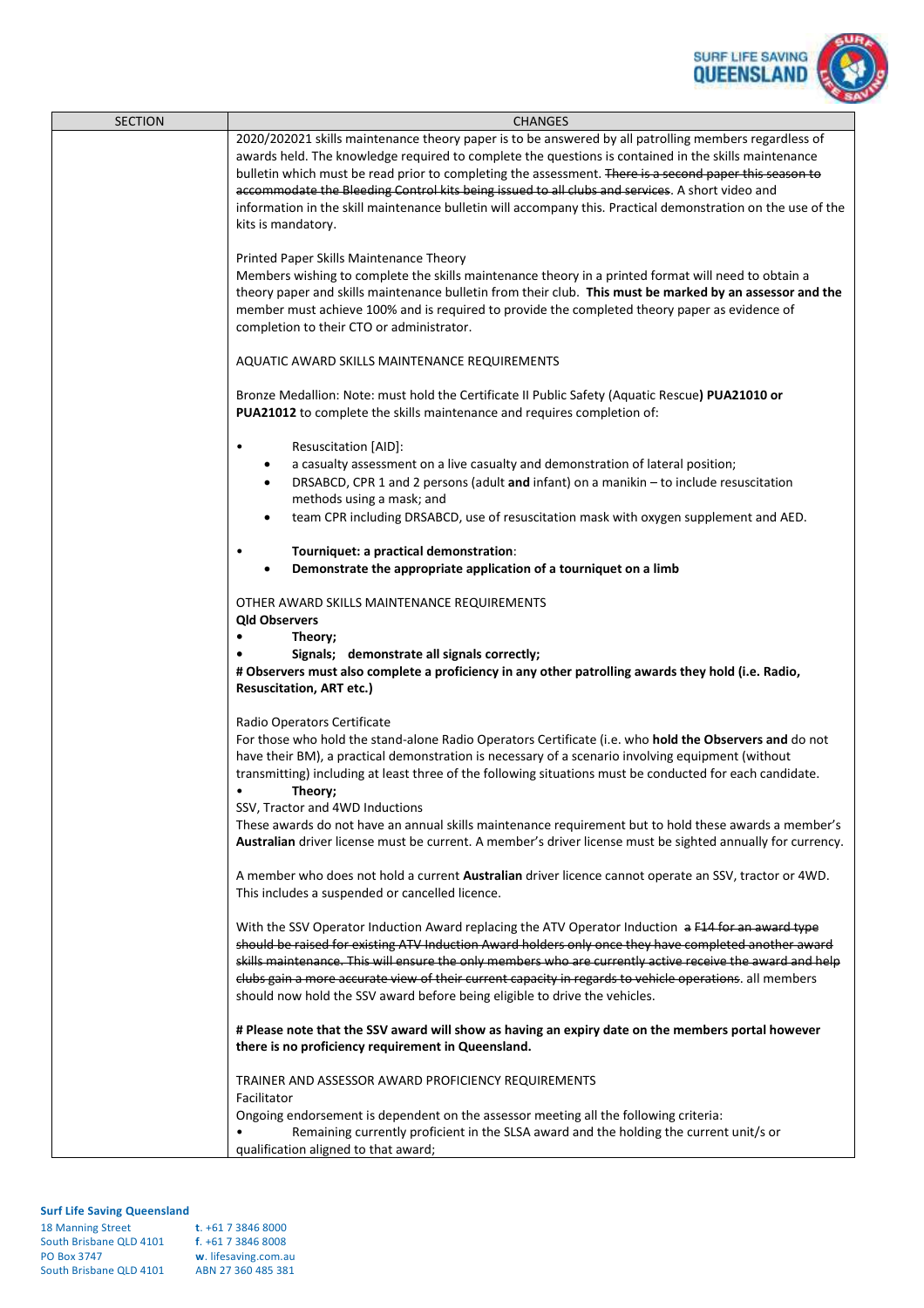

| <b>SECTION</b>                     | <b>CHANGES</b>                                                                                                                                                                                                                                                                                                                                                                                                                                                                                                                                                                                                                             |
|------------------------------------|--------------------------------------------------------------------------------------------------------------------------------------------------------------------------------------------------------------------------------------------------------------------------------------------------------------------------------------------------------------------------------------------------------------------------------------------------------------------------------------------------------------------------------------------------------------------------------------------------------------------------------------------|
|                                    | Hold the current Certificate IV in Training and Assessment (note this is a change from previous<br>$\bullet$<br>seasons - holders of only the five units from the training officer and assessors clusters are no longer<br>eligible) with the relevant units of competency required in the standards for RTOs                                                                                                                                                                                                                                                                                                                              |
|                                    | <b>RPL BACK TO A LESSER AWARD</b><br>Where a member can no longer meet the physical proficiency requirement of their award they can be<br><b>RPL back to a lesser award</b><br>i.e.                                                                                                                                                                                                                                                                                                                                                                                                                                                        |
|                                    | If they can no longer complete the timed run-swim-run for the Bronze but can achieve the SRC<br>R-S-R requirements they be issued with an SRC OR<br>A member can no longer (or temporarily) meet all of the physical requirements or the Bronze                                                                                                                                                                                                                                                                                                                                                                                            |
|                                    | and/or SRC they be issued with the observers.                                                                                                                                                                                                                                                                                                                                                                                                                                                                                                                                                                                              |
|                                    | This is to be raised as an RPL in Surfguard with a note in the comments stating the award they previously<br>held and that they are no longer willing or able to complete the physical requirements of this award.                                                                                                                                                                                                                                                                                                                                                                                                                         |
| 25<br>Peer Group Support           | New Peer support Officers form                                                                                                                                                                                                                                                                                                                                                                                                                                                                                                                                                                                                             |
|                                    | Major changes to this section so it is recommended to be read in its entirety                                                                                                                                                                                                                                                                                                                                                                                                                                                                                                                                                              |
|                                    | <b>Additions in Bold.</b><br>Deletions crossed out                                                                                                                                                                                                                                                                                                                                                                                                                                                                                                                                                                                         |
|                                    | ISSUES MANAGEMENT - WHEN IS IT APPROPRIATE FOR SLSQ MEMBERS TO COMMENT TO THE MEDIA<br>An appropriate chain of communication has been established to deal with issues as they arise and through<br>SLSQ's and Public Affairs armT Media Team, a more efficient and proactive filter of internal communication<br>will take place.                                                                                                                                                                                                                                                                                                          |
|                                    | While general guidelines for media activity have been set out below in order for clubs and branches to<br>continually enhance the reputation of our valuable community service, there are a number of important<br>guidelines that should dictate when and where it is appropriate for eomment from any representative of<br>Surf Life Saving Queensland to provide comment to the media.                                                                                                                                                                                                                                                  |
|                                    | And. These protocols are listed below. Always remember that any comment made by an individual surf<br>lifesaver in uniform can be assumed as the overall position of SLSQ. Never say anything to a journalist or<br>media representative that you wouldn't want to read on the front page of the newspaper the following<br>morning.be reported.                                                                                                                                                                                                                                                                                           |
|                                    | Some of the guiding principles which <i>eperational heads of SLSQ</i> should use as a checklist when dealing with<br>the media include:                                                                                                                                                                                                                                                                                                                                                                                                                                                                                                    |
| 26<br>Media Procedures             | The main priority for surf lifesavers remains - we save lives our commitment to the safety of<br>beachgoers and continue to as we strive towards our ultimate goal of "zero preventable deaths in<br>Queensland public waters                                                                                                                                                                                                                                                                                                                                                                                                              |
|                                    | In any circumstances where a perceived unlawful situation arises on the beach during patrols, it<br>is only our position to monitor the situation and then call alert the relevant authorities (i.e. local police).<br>These authorities have greater powers with respect to the law, and again our priority remains to ensure<br>beach-goers remain safe and are swimming between the red and yellow flags;                                                                                                                                                                                                                               |
|                                    | If questions relate to anything outside normal patrol duties, please refer any media queries to<br>your regional Lifesaving Services Coordinator or the SLSQ Media Team unit, but We are not obliged to<br>comment. We are clear about our safety messages such as not swimming at unpatrolled beaches or<br>outside patrol hours and, as such, should not comment "that did not happen on our watch.".                                                                                                                                                                                                                                    |
|                                    | Be mindful of comments made on social media, which can also have wide-reaching impacts on<br>the organisation. Be aware that comments made on social media channels can also reflect back upon the<br>organisation, and even potentially even be picked up and reported by media. As a general rule of thumb,<br>you should not post any comments online that you wouldn't want reported and attributed to you and this<br>or the organisation in the news. It's a good idea to familiarise yourself with SLSQ's Social Media and Online<br>Communication Policy, which outlines appropriate standards of online behaviour and conduct for |
| <b>Surf Life Saving Queensland</b> | members and staff alike; and<br>If in doubt contact the appropriate people. If you have a concern or query please relay these<br>through to the SLSQ Media Team via SurfCom. SLSQ's Media Team is on-call on weekends 24/7 to assist<br>with any issues or enquiries. The SLSQ on-call Media Officer can be contacted at any time on 0419 201<br>246.                                                                                                                                                                                                                                                                                      |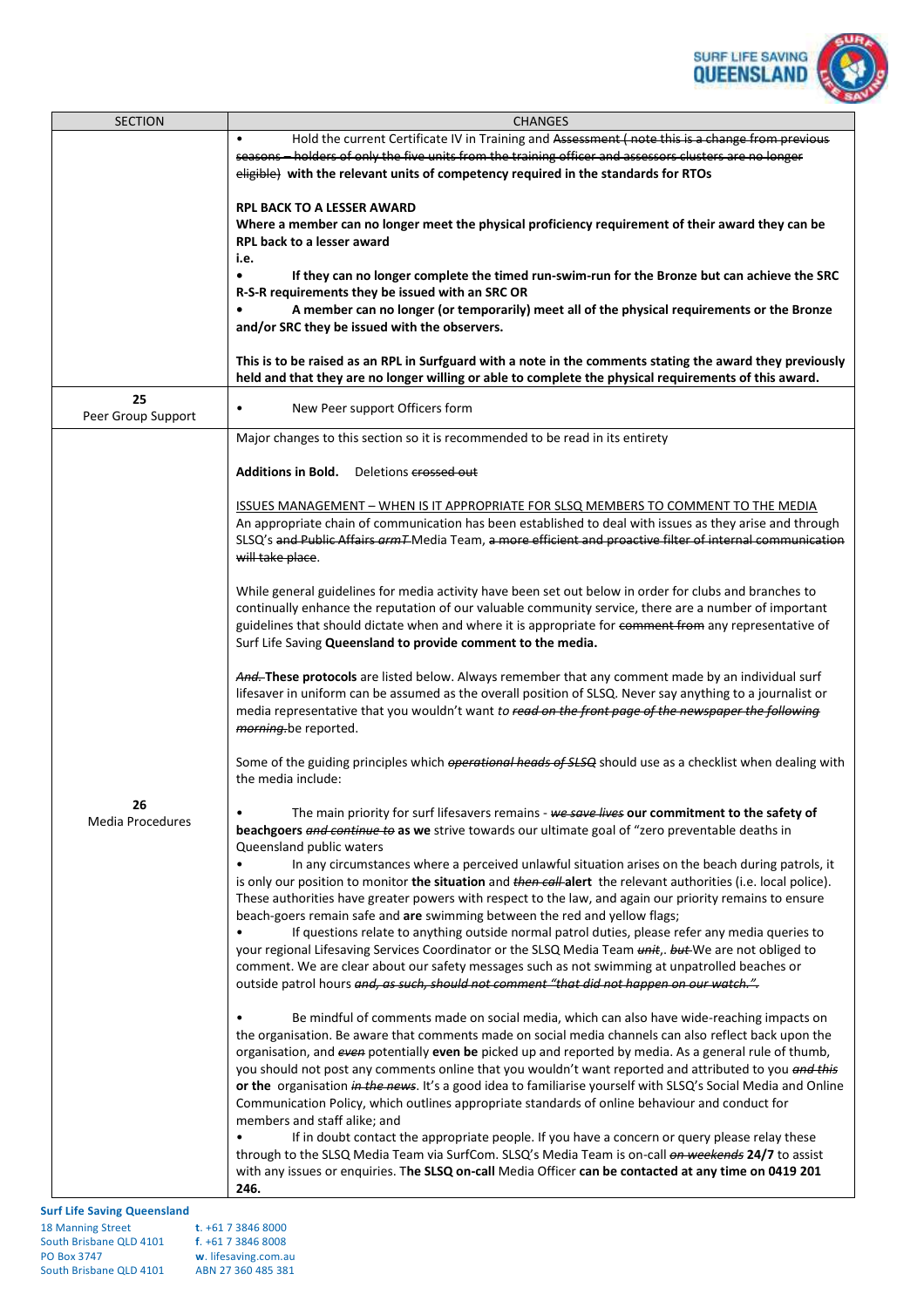

| <b>SECTION</b> | <b>CHANGES</b>                                                                                                                                                                                                                                                                                                                                                                                                                                                                                           |
|----------------|----------------------------------------------------------------------------------------------------------------------------------------------------------------------------------------------------------------------------------------------------------------------------------------------------------------------------------------------------------------------------------------------------------------------------------------------------------------------------------------------------------|
|                | COMMUNICATION CHAIN - RESPONDING TO MEDIA INQUIRIES                                                                                                                                                                                                                                                                                                                                                                                                                                                      |
|                | The chain of communication will remain the same for all reactive responses to media enquiries about<br>incidents on the beach or in the region (rescues, first aid treatments, safety warnings, beach visitations,<br>etc.).                                                                                                                                                                                                                                                                             |
|                | <b>Gold Coast and Sunshine Coast</b><br>Incident occurs<br>1.<br>2.<br>Patrol Captain is informed<br>3.<br>Patrol Captain advises SurfCom<br>4.<br>SurfCom advises will then advise the relevant personnel (e.g., Rove Lifeguard, LSSC or RM, as<br>well the MEDIA TEAM.<br>3.5.<br>LSSC advises others (e.g. council)<br>DO advises LSSC, & MU<br><b>LSSC advises others (e.g. council)</b><br>4.6.<br>If necessary, the DO, Rove Lifeguard, LSSC or RM Duty Officer or Lifesaving Services Coordinator |
|                | will make media comment (or MU if necessary) in consultation with the MEDIA TEAM.<br>(Note – COO or MCUMT MEDIA TEAM will appoint appropriate spokesperson if the issue is serious – such<br>as a drowning. The Club Captain or Patrol Captain may comment if the issue relates specifically to their<br>beach - such as a beach closure, crowd numbers, minor rescue, minor first aid, shark sighting, weather,<br>etc. - and the Duty Officer/Lifesaving Services Coordinator has approved).           |
|                | North Queensland, North Barrier and Wide Bay Capricorn                                                                                                                                                                                                                                                                                                                                                                                                                                                   |
|                | Due to the SurfCom infrastructure in Ssouth-Eeast Queensland we have slightly different procedures for<br>central and North Queensland.                                                                                                                                                                                                                                                                                                                                                                  |
|                | <del>Incident occurs</del><br>$1$ .<br>2. Patrol Captain is informed<br>Patrol Captain advises Lifesaving Services. LSSC advises RM, MU Coordinator or Regional<br><u>з.</u><br>Managers (e.g. council)                                                                                                                                                                                                                                                                                                  |
|                | Lifesaving Services Coordinator or Regional Managers makes media comment.<br>4.                                                                                                                                                                                                                                                                                                                                                                                                                          |
|                | (Note – MCE MU will appoint appropriate spokesperson if the issue is serious – such as a drowning. The<br>Club Captain or Patrol Captain may comment if the issue relates specifically to their beach - such as a<br>beach closure, crowd numbers, minor rescue, minor first aid, shark sighting, weather, rescue, first aid, shark<br>sighting, marine sting, etc. - and the Lifesaving Services Coordinator/Regional Manager has approved).                                                            |
|                | COMMUNICATION CHAIN - INCIDENT EXAMPLES                                                                                                                                                                                                                                                                                                                                                                                                                                                                  |
|                | Example: Rescue on patrol                                                                                                                                                                                                                                                                                                                                                                                                                                                                                |
|                | 3.<br>Patrol Captain in NQ/NB/WBC informs Lifesaving Services Coordinator or Regional Managers<br>Patrol Captain on GC/SC informs Surf Com<br>(SurfCom notifies Duty Officer, Rove Lifeguard, LSSC or RM, as well as MEDIA TEAM)<br>3.4.<br>MEDIA TEAM liaise with relevant spokesperson Patrol Captain or Duty Officer speaks to media<br>4.5.                                                                                                                                                          |
|                | Example: Media contacts patrol about safety warnings (eg large number of marine stingers present, or<br>sharks feeding close to shore)                                                                                                                                                                                                                                                                                                                                                                   |
|                | 3.<br><b>Patrol Captain informs SurfCom</b><br>4.<br>SurfCom notifies Duty Officer, Rove Lifeguard, LSSC or RM, as well as MEDIA TEAM<br>MEDIA TEAM liaise with relevant spokesperson Patrol Captain/Club Captain in NQ/NB/WBC<br>3.<br>informs Lifesaving Services Coordinator or Regional Managers<br>Patrol Captain/Club Captain on GC/SC informs Duty Officer<br>4. Patrol Captain or Duty Officer speaks to media                                                                                   |
|                | Example: Drowning<br>Patrol Captain informed<br>1.                                                                                                                                                                                                                                                                                                                                                                                                                                                       |

| <b>18 Manning Street</b> | $t. +61738468000$    |
|--------------------------|----------------------|
| South Brisbane QLD 4101  | f. +61 7 3846 8008   |
| <b>PO Box 3747</b>       | w. lifesaving.com.au |
| South Brisbane QLD 4101  | ABN 27 360 485 381   |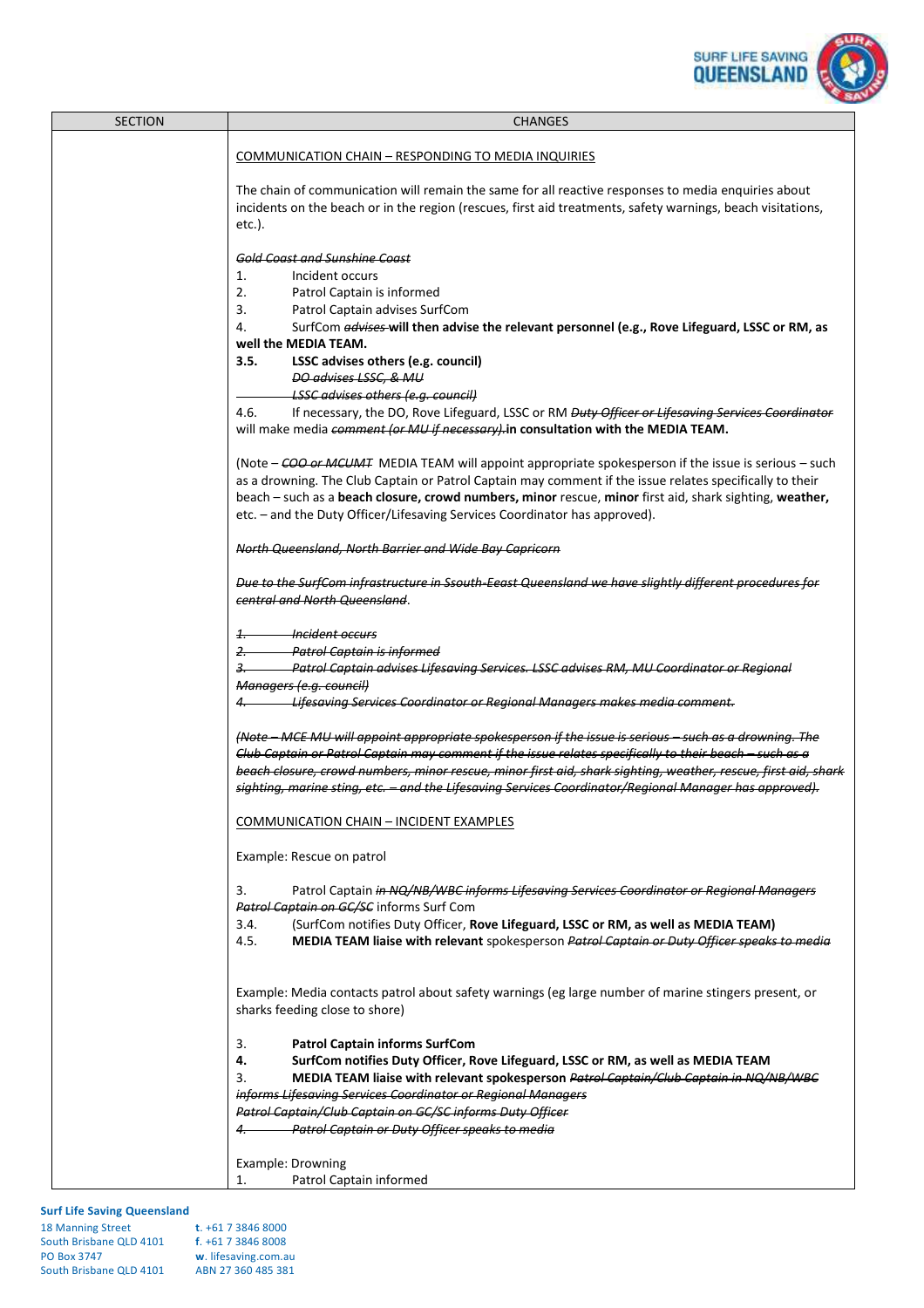

| <b>SECTION</b> | <b>CHANGES</b>                                                                                                                                                                                                  |
|----------------|-----------------------------------------------------------------------------------------------------------------------------------------------------------------------------------------------------------------|
|                | 2.<br><b>Patrol Captain informs SurfCom</b>                                                                                                                                                                     |
|                | 3.<br>SurfCom notifies Duty Officer, Rove Lifeguard, LSSC or RM, as well as Media Team                                                                                                                          |
|                | Patrol Captain in NQ/NB/WBC informs Lifesaving Services Coordinator or Regional Manager<br>2.<br>Patrol Captain on GC/SC informs SurfCom/Duty Officer                                                           |
|                | NQ/NB/WBC LSSC informs MU & LSSM and others as necessary; GC/SC SurfCom informs Duty<br>3.                                                                                                                      |
|                | Officer (who informs COO, LSSC's, MU and others as necessary)                                                                                                                                                   |
|                | COO or MU MEDIA TEAM appoints spokesperson and liaises with this person before interviews is<br>4.                                                                                                              |
|                | undertaken.                                                                                                                                                                                                     |
|                | Lifesaving Services Coordinator, Duty Officer or other approved and appointed person (MTMEDIA<br>5.                                                                                                             |
|                | TEAMU if necessary) makes comment/statement to media.                                                                                                                                                           |
|                | Clubs and branches are encouraged to be mindful of any state-wide sponsorship relationships which exist                                                                                                         |
|                | through SLSQ when doing any cross- promotion with other corporate identities. For further information                                                                                                           |
|                | contact SLSQ's Media and Public Affairs Department on 3846 8035 media team on 0419 201 246 or via                                                                                                               |
|                | media@lifesaving.com.au.                                                                                                                                                                                        |
|                |                                                                                                                                                                                                                 |
|                | It is important we promote positive stories that happen on the beaches including member awards,                                                                                                                 |
|                | newsworthy rescues, first aid treatments (on or off the beach), safety warnings (e.g. marine stingers, rips,                                                                                                    |
|                | big surf) - be proactive!<br>The media is an important and powerful tool for Surf Life Saving Queensland to communicate the                                                                                     |
|                | important and incredible work they do in keeping Queensland's beaches safe. Speaking positively of the                                                                                                          |
|                | organisation and the work you do will only deepen the connection the general public feels towards                                                                                                               |
|                | SLSQ's work. This can be achieved by promoting positive news stories that happen at beaches including                                                                                                           |
|                | rescues, first air treatments, safety warnings (e.g. marine stingers, rips, big surf etc). If you know of a                                                                                                     |
|                | great story please reach out to the Media Team.                                                                                                                                                                 |
|                |                                                                                                                                                                                                                 |
|                | <b>Gold Coast and Sunshine Coast</b><br>Positive story idea<br>1.                                                                                                                                               |
|                |                                                                                                                                                                                                                 |
|                | APPROPRIATE CLUB/BRANCH SPOKESPEOPLE                                                                                                                                                                            |
|                |                                                                                                                                                                                                                 |
|                | Club Presidents can also contact the Media team, their Lifesaving Services Coordinator or Regional                                                                                                              |
|                | Manager for advice. or refer the media to these representatives.                                                                                                                                                |
|                | Branch President - Speaks on branch issues. Branch Presidents can also refer media queries to<br>3.                                                                                                             |
|                | the Lifesaving Services Coordinator or Regional Manager to handle. consult the Media Team, Lifesaving<br>Services Coordinator or Regional Manager for advice.                                                   |
|                |                                                                                                                                                                                                                 |
|                | SLSQ Representatives (SLSQ Media Team, Chief Operations Officer, CEO, General Managers, Surf<br>5.                                                                                                              |
|                | Sports Manager) - SLSQ spokespeople will be appointed to speak publicly on specific state-wide issues. The                                                                                                      |
|                | SLSQ Media Team can also appoint an appropriate regional spokesperson on serious issues as required.                                                                                                            |
|                |                                                                                                                                                                                                                 |
|                | <b>GENERAL MEDIA GUIDELINES</b><br>NQ/NB/WBC- Please contact your relevant Lifesaving Services Coordinator/Regional Manager<br>5.                                                                               |
|                | SurfCom immediately when a major incident occurs in your region -regardless of time or day - e.g. a                                                                                                             |
|                | drowning; mass rescue; major marine sting, etc. - If it is outside SurfCom hours, contact your Lifesaving                                                                                                       |
|                | <b>Services Coordinator or Regional Manager</b>                                                                                                                                                                 |
|                | GC/SC-Please contact SurfCom when a major incident occurs in your region. If it is outside<br>6.                                                                                                                |
|                | SurfCom hours, contact your Lifesaving Services Coordinator or Regional Manager - regardless of time or                                                                                                         |
|                | day.<br>7.6.                                                                                                                                                                                                    |
|                | The Lifesaving Services Coordinator/Regional Manager will inform all necessary people (Media<br>and Public Affairs Relations-Communications Manager, councils, Operations Manager, Lifeguard                    |
|                | Supervisors, etc.).                                                                                                                                                                                             |
|                |                                                                                                                                                                                                                 |
|                | <b>12.11.</b><br>While it can be difficult to assess a situation (particularly sensitive issues) and media can be quite                                                                                         |
|                | demanding, please try to be considerate and polite to all who contact you. They are unaware of what                                                                                                             |
|                | constraints you are under and it is likewise when you are talking to them. may not be aware of the                                                                                                              |
|                | constraints which you are under.<br>13.12.                                                                                                                                                                      |
|                | When dealing with persistent media, please be considerate and polite $-$ even if they are pushing<br>you for comment. Patrolling members - direct them to your Patrol Captain. Patrol Captains - direct them to |
|                | the Lifesaving Services Coordinator/Duty Officer-SLSQ Media Team if necessary.                                                                                                                                  |
|                | Never say "no comment". This only makes the media more interested in finding information.<br>14.13.                                                                                                             |
|                | Instead, use the phrase "I am unable to comment on this issue, but I will introduce you to our Patrol                                                                                                           |

| <b>18 Manning Street</b> | $t. +61738468000$    |
|--------------------------|----------------------|
| South Brisbane QLD 4101  | $f. +61738468008$    |
| <b>PO Box 3747</b>       | w. lifesaving.com.au |
| South Brisbane QLD 4101  | ABN 27 360 485 381   |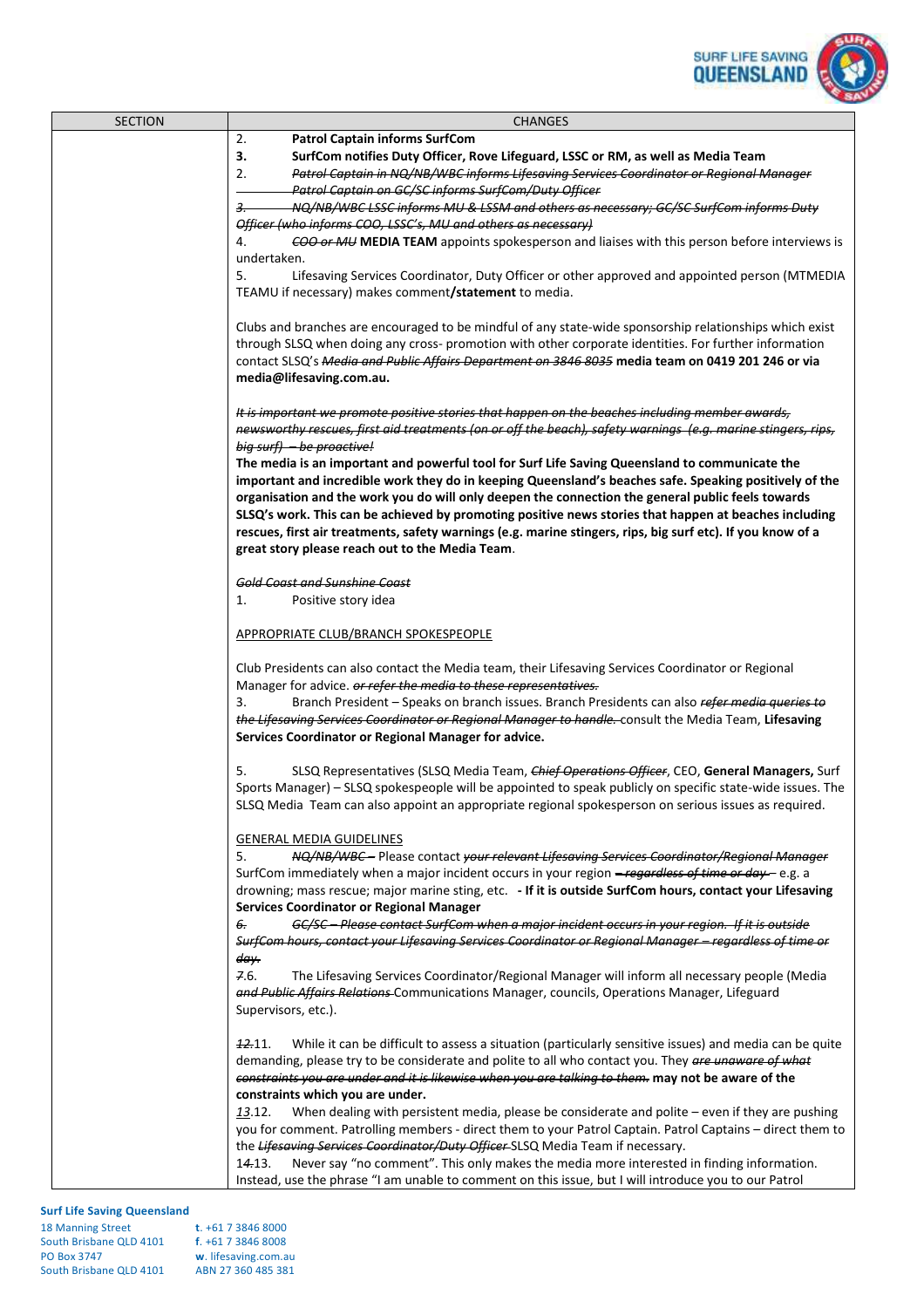

| <b>SECTION</b>                  | <b>CHANGES</b>                                                                                                                                                                                                                                                                                                                                                                                                                                                                                                                                                                                                                                  |  |  |
|---------------------------------|-------------------------------------------------------------------------------------------------------------------------------------------------------------------------------------------------------------------------------------------------------------------------------------------------------------------------------------------------------------------------------------------------------------------------------------------------------------------------------------------------------------------------------------------------------------------------------------------------------------------------------------------------|--|--|
|                                 | Captain who will be able to assist you". The Patrol Captain can then refer the media to SLSQ's Media<br>Team.                                                                                                                                                                                                                                                                                                                                                                                                                                                                                                                                   |  |  |
|                                 | RESOURCES AND CONTACTS                                                                                                                                                                                                                                                                                                                                                                                                                                                                                                                                                                                                                          |  |  |
|                                 | Surf Life Saving Queensland<br><b>GM Media and Marketing The Charles Churchill CAM</b><br>(07) 3846 8057 / 0427 181 737                                                                                                                                                                                                                                                                                                                                                                                                                                                                                                                         |  |  |
|                                 |                                                                                                                                                                                                                                                                                                                                                                                                                                                                                                                                                                                                                                                 |  |  |
|                                 | <b>Media and Communications Manager Josie Fielding</b><br>(07) 3846 8044 / 0417 387 158                                                                                                                                                                                                                                                                                                                                                                                                                                                                                                                                                         |  |  |
|                                 | Media Officer-Media Officer for all Media Inquiries -<br>(07) 3846 8037 0419 201 246                                                                                                                                                                                                                                                                                                                                                                                                                                                                                                                                                            |  |  |
|                                 | <b>Surf Life Saving Queensland</b>                                                                                                                                                                                                                                                                                                                                                                                                                                                                                                                                                                                                              |  |  |
|                                 | <b>GM Communications,</b>                                                                                                                                                                                                                                                                                                                                                                                                                                                                                                                                                                                                                       |  |  |
|                                 | Partnerships & Community The Kym Richardson<br>(07) 3846 8043/0437 220 743                                                                                                                                                                                                                                                                                                                                                                                                                                                                                                                                                                      |  |  |
|                                 | <b>Surf Life Saving Queensland</b>                                                                                                                                                                                                                                                                                                                                                                                                                                                                                                                                                                                                              |  |  |
|                                 | Media and PR Manager<br>Alena Wilson-Dodd (07) 3846 8044/0417 387 158                                                                                                                                                                                                                                                                                                                                                                                                                                                                                                                                                                           |  |  |
|                                 | Tiber Van Maas (07) 3846 8036/0448 220<br>Media Officer <b>Contract Contract Contract Contract</b>                                                                                                                                                                                                                                                                                                                                                                                                                                                                                                                                              |  |  |
|                                 | 535                                                                                                                                                                                                                                                                                                                                                                                                                                                                                                                                                                                                                                             |  |  |
|                                 | <b>Sunshine Coast</b>                                                                                                                                                                                                                                                                                                                                                                                                                                                                                                                                                                                                                           |  |  |
|                                 | Regional Manager<br>Aaron Purchase<br>0410 621 568                                                                                                                                                                                                                                                                                                                                                                                                                                                                                                                                                                                              |  |  |
|                                 | Lifesaving Services Coordinator<br>Jacob Thomson - Caige Price<br>0403 577 650                                                                                                                                                                                                                                                                                                                                                                                                                                                                                                                                                                  |  |  |
|                                 | SurfCom<br>07 <del>5444 8804</del><br>5414 1660                                                                                                                                                                                                                                                                                                                                                                                                                                                                                                                                                                                                 |  |  |
|                                 | Weekend Duty Officer<br>(rostered)<br>0408 709 409                                                                                                                                                                                                                                                                                                                                                                                                                                                                                                                                                                                              |  |  |
|                                 | <i>"News centre" shows the latest media releases posted by SLSQ</i> . The Media page on the SLSQ website                                                                                                                                                                                                                                                                                                                                                                                                                                                                                                                                        |  |  |
|                                 | contains the latest media releases issued by the organisation.                                                                                                                                                                                                                                                                                                                                                                                                                                                                                                                                                                                  |  |  |
|                                 |                                                                                                                                                                                                                                                                                                                                                                                                                                                                                                                                                                                                                                                 |  |  |
|                                 | Many Changes - Suggest reading section in its entirety<br>New Text in BOLD Deletions in Italics and crossed out                                                                                                                                                                                                                                                                                                                                                                                                                                                                                                                                 |  |  |
|                                 | OVERVIEW OF OPERATIONS SUPPORT                                                                                                                                                                                                                                                                                                                                                                                                                                                                                                                                                                                                                  |  |  |
| 27<br><b>Operations Support</b> | Across Queensland, lifesavers and lifeguards on the beach are supported by Surf Life Saving Queensland<br>Operations Support. These services are critical to our operation, patrolling dangerous and unpatrolled<br>areas. Operations support focuses on known blackspots across the Queensland coastline that are not<br>patrolled. Operations support craft are there to monitor and encourage the bathing public to swim at safe<br>areas.                                                                                                                                                                                                   |  |  |
|                                 | On the water, the offshore rescue boat (ORB) and Rescue water craft (RWC) are an invaluable part of our<br>operation, patrolling long stretches of coastline and are a backup service for clubs. They operate in a white-<br>water environment and are fast, manoeuvrable and a vital part of the complete lifesaving service-Operation<br>Support                                                                                                                                                                                                                                                                                              |  |  |
|                                 | The Surf Life Saving Operations Support also includes the Westpac Lifesaver Rescue Helicopter Service. Its<br>role is to patrol the beaches with aerial surveillance, alerting lifesavers on the beach to hazards and<br>conditions, as well as rescuing people in trouble. The Westpac Lifesaver Rescue Helicopter Service is also<br>used for emergency response, searches and winches away from the beach and is regularly tasked by other                                                                                                                                                                                                   |  |  |
|                                 | emergency services including the police, ambulance and fire services.                                                                                                                                                                                                                                                                                                                                                                                                                                                                                                                                                                           |  |  |
|                                 | The Westpac Lifesaver Rescue Helicopter Service provides an airborne component to Operations<br>Support. Currently consisting of two twin engine aircraft (H135 P2 and a BO105 CBS-5) their primary role<br>is to patrol beaches in Queensland's South-East corner. Both these machines carry a range of equipment<br>including First Aid and Resuscitation Equipment, Life raft and signalling equipment, Radio Direction<br>Finder (for EPIRB homing), Stretcher and Hoist. With a highly trained crew and a significant range and<br>endurance this unit provides a critical service to our organization and the wider community as a whole. |  |  |
|                                 |                                                                                                                                                                                                                                                                                                                                                                                                                                                                                                                                                                                                                                                 |  |  |

| <b>18 Manning Street</b> | t. $+61$ 7 3846 8000 |
|--------------------------|----------------------|
| South Brisbane QLD 4101  | $f. +61738468008$    |
| <b>PO Box 3747</b>       | w. lifesaving.com.au |
| South Brisbane QLD 4101  | ABN 27 360 485 381   |
|                          |                      |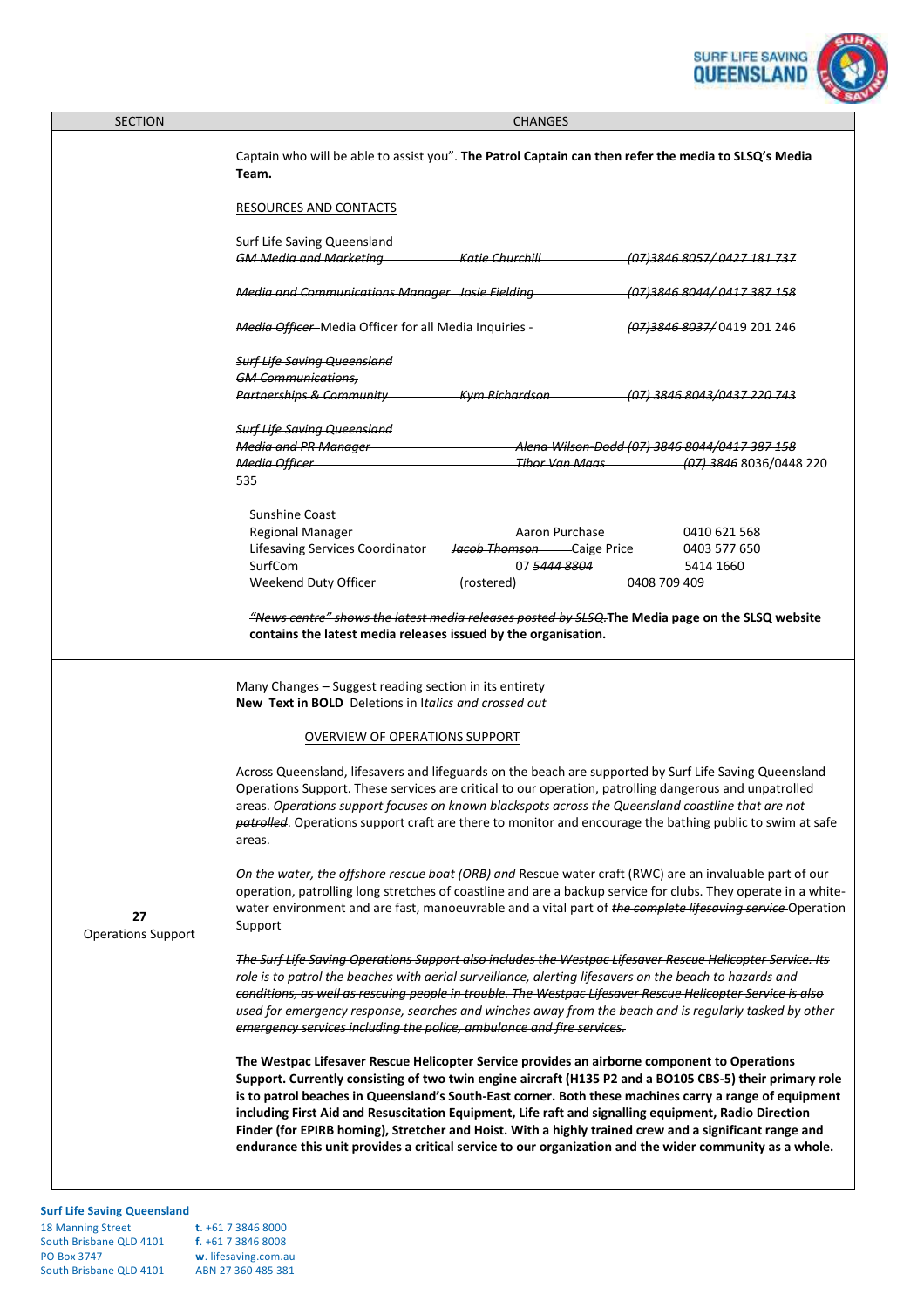

| <b>SECTION</b>                     | <b>CHANGES</b>                                                                                                                                                                                                                                                                                                                                                                                                                                                                                                                                                                                                                        |
|------------------------------------|---------------------------------------------------------------------------------------------------------------------------------------------------------------------------------------------------------------------------------------------------------------------------------------------------------------------------------------------------------------------------------------------------------------------------------------------------------------------------------------------------------------------------------------------------------------------------------------------------------------------------------------|
|                                    | SLSQ's State Operations and Communications Centre (SOCC) is a dedicated beach surveillance and<br>communications network, coordinating the frontline operations of all surf lifesaving services across<br>Queensland. On weekends it is supported by the Sunshine Coast SurfCom. Both communication centres<br>provide a central point of contact to all patrol services and operational support services, providing up to<br>date information and tracking lifesaving services. Operators also liaise with external emergency services<br>when required.                                                                             |
|                                    | Tying our network together are the state-of the-art Radio Communication Centres (known as SurfCom). The<br>SurfCom centres on the Gold Coast and Sunshine Coast are the central intelligence of our patrols. Lifesavers<br>at SurfCom<br>provide lifesaving services with up to date information and track lifesaving services, task emergency<br>services, and track what is happening on our expansive coastline using cutting edge technology including<br>GPS tracking systems for all lifesaving craft, UHF and VHF radio frequencies, voice recognition data<br>recording and operate a surf safety camera surveillance system. |
|                                    | <b>RESCUE WATER CRAFT</b><br>The RWC (waverunner) rescue water craft (RWC) is primarily responsible for patrolling outside the flagged<br>areas in South East Queensland. The RWC is a fast response piece of equipment within the operations<br>support fleet. It is light and manoeuvrable and can get in to close proximity of the beach to perform<br>rescues and advise swimmers and the bathing public of potential issues.                                                                                                                                                                                                     |
|                                    | SURFCOM - COMMUNICATIONS<br>SurfCom operators are responsible for proactive and reactive beach surveillance, using a range of<br>technology including GPS tracking and SLSQ's network of coastal cameras. They also task emergency<br>services, liaise with lifeguards and lifesavers on the frontline, and coordinate SLSQ's response to rescues,<br>first aid treatments, and other coastal incidents in real time.                                                                                                                                                                                                                 |
|                                    | As a SurfCom operator you are responsible for the operations of the radio communications and camera<br>network. SurfCom is the heart of SLSQ; it allows effective coordination of all our resources, facilitate club<br>sign on and assign off and assist our resources by sourcing external agencies to assist when requested.                                                                                                                                                                                                                                                                                                       |
|                                    | SurfCom Purpose:<br>Be the key liaison between clubs and other emergency services (where practicable);<br>Operate the SurfCom system efficiently and to the SOP standard;<br>Provide a high level of radio communications;<br>٠<br>Ensure cameras are monitored for swimmers in trouble and task the most appropriate asset to<br>investigate or assist; Closely observe the Coastal Safety Camera network and monitor for any potential<br>situations that could arise.                                                                                                                                                              |
|                                    | Manage club sign on and sign off; and<br>$\bullet$<br>Manage club incident reporting through the radio network. Oversee coordination of coastal<br>$\bullet$<br>incidents                                                                                                                                                                                                                                                                                                                                                                                                                                                             |
|                                    | <b>6M OFFSHORE RESCUE BOAT</b><br>The 6m ORB, used in Moreton Bay has a patrolling role providing back up to patrolled and unpatrolled<br>beaches throughout the patrolling season. They are involved with special events, community awareness<br>programs and multi-agency search and rescue operations with other marine rescue agencies.                                                                                                                                                                                                                                                                                           |
|                                    | Offshore Rescue Boat Purpose:<br><b>Example 2</b> Provide aquatic supervision to the bathing public;<br>Assist external agencies when tasked by SLSQ duty officer and water police;<br>Complete preventive actions to ensure bathing public are appropriately warned about potential<br><del>dangers;</del>                                                                                                                                                                                                                                                                                                                           |
|                                    | Complete roving patrols within a designated area during the allocated patrol season;<br>Responsible to the duty officer or lifeguard supervisor (depending on location); and<br>Operate within the endorse SLSQ SOP's for this service.                                                                                                                                                                                                                                                                                                                                                                                               |
|                                    | <b>Crew Prerequisites:</b><br>Be a minimum of 16 years old on the date of final assessment; and<br>Hold a current SLSA Bronze Medallion; and<br>Advanced Resuscitation Techniques (ART).                                                                                                                                                                                                                                                                                                                                                                                                                                              |
| <b>Surf Life Saving Queensland</b> |                                                                                                                                                                                                                                                                                                                                                                                                                                                                                                                                                                                                                                       |

| <b>18 Manning Street</b> | $t. +61738468000$    |
|--------------------------|----------------------|
| South Brisbane QLD 4101  | $f. +61738468008$    |
| <b>PO Box 3747</b>       | w. lifesaving.com.au |
| South Brisbane QLD 4101  | ABN 27 360 485 381   |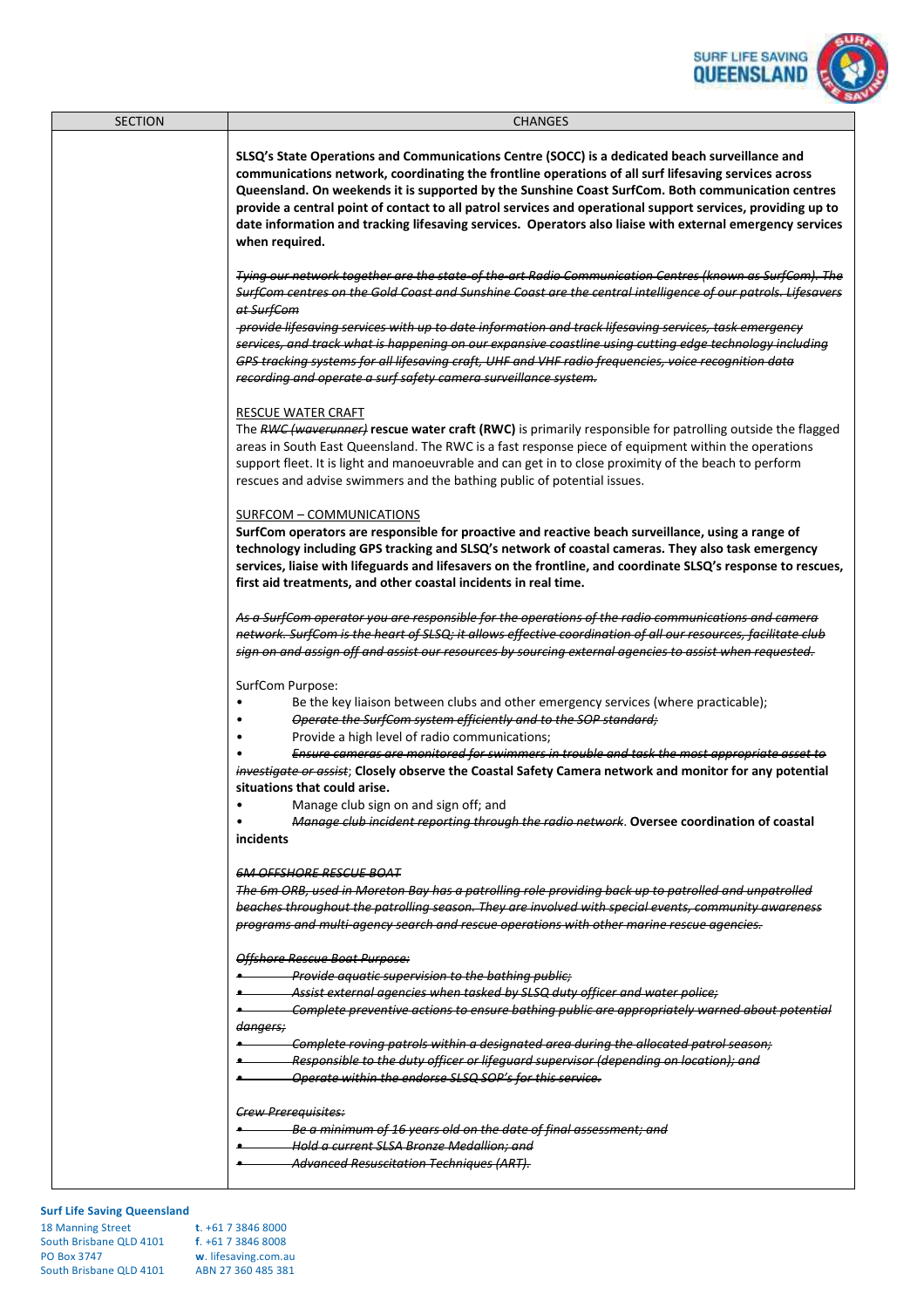

| SECTION | <b>CHANGES</b>                                                                                                                                                                                                        |
|---------|-----------------------------------------------------------------------------------------------------------------------------------------------------------------------------------------------------------------------|
|         |                                                                                                                                                                                                                       |
|         | <b>Driver Prerequisites:</b>                                                                                                                                                                                          |
|         | Be a minimum of 18 years old on the final date of assessment;                                                                                                                                                         |
|         | + Hold a current SLSA ORB Crew Certificate; and                                                                                                                                                                       |
|         | Have a vehicle licence to operate a tow vehicle.                                                                                                                                                                      |
|         |                                                                                                                                                                                                                       |
|         | <b>Skipper Perquisites:</b>                                                                                                                                                                                           |
|         | Be a minimum of 18 years old on the final date of assessment;                                                                                                                                                         |
|         | A Hold a current SLSA ORB driver certificate:                                                                                                                                                                         |
|         | + Hold current VHF marine licence; and                                                                                                                                                                                |
|         | Hold current state endorsed training units of competency.                                                                                                                                                             |
|         |                                                                                                                                                                                                                       |
|         | DUTY OFFICER                                                                                                                                                                                                          |
|         | The lifesaving duty officer is the tasking officer and on scene incident coordinator for volunteer patrols is                                                                                                         |
|         | a volunteer position and operation support services throughout the patrol season. and will primarily take                                                                                                             |
|         | on the role of the tasking officer of Surf Life Saving patrols, within the designated patrol season. The                                                                                                              |
|         | position is designed to utilise suitably qualified lifesavers to enhance lifesaving service delivery. A duty                                                                                                          |
|         | officer is expected to possess a level of understanding of all of SLSQ's operations. Duty officers make up<br>the remainder of the operations support network; duty officers are responsible for the coordination and |
|         |                                                                                                                                                                                                                       |
|         | deployment of club and operations support units.                                                                                                                                                                      |
|         | <b>DRONE OPERATOR</b>                                                                                                                                                                                                 |
|         | The Queensland Drone Operations Program has been established to integrate 'rescue drone' operations                                                                                                                   |
|         | within Surf Life Saving Queensland's (SLSQ) activities. The program will assist SLSQ with its efforts to                                                                                                              |
|         | increase public safety on Queensland beaches, prevent drownings up and down the coast, and effectively                                                                                                                |
|         | mitigate the potential risks of dangerous marine creatures including crocodiles and sharks                                                                                                                            |
|         |                                                                                                                                                                                                                       |
|         | Drone Operators purpose is:                                                                                                                                                                                           |
|         | Provide aquatic supervision by way of RPAS/ Drone operations                                                                                                                                                          |
|         | Undertake surveillance and rescue with the use of a drone                                                                                                                                                             |
|         |                                                                                                                                                                                                                       |
|         | Keep the bathing public informed of dangerous marine creatures and or beach conditions                                                                                                                                |
|         | <b>Monitor aquatic activity</b><br>$\bullet$                                                                                                                                                                          |
|         | Use cutting edge technology to save lives.                                                                                                                                                                            |
|         | Work towards zero preventable deaths in Queensland public waters.                                                                                                                                                     |
|         | <b>Drone Operators Minimum Qualifications:</b>                                                                                                                                                                        |
|         | Certificate II in Public Safety (Aquatic Rescue) (Bronze Medallion)                                                                                                                                                   |
|         | <b>Radio Operators Certificate</b>                                                                                                                                                                                    |
|         | <b>Advanced Resuscitation Techniques (or equivalent)</b>                                                                                                                                                              |
|         | Provide First Aid (HLTAID003 or equivalent),                                                                                                                                                                          |
|         |                                                                                                                                                                                                                       |
|         |                                                                                                                                                                                                                       |
|         | <b>Drone Operators Prerequisites:</b>                                                                                                                                                                                 |
|         | Be a minimum of 18 years of age                                                                                                                                                                                       |
|         | Be a current financial and proficient member of a Surf Life Saving Queensland affiliated Surf                                                                                                                         |
|         | <b>Life Saving Club</b>                                                                                                                                                                                               |
|         |                                                                                                                                                                                                                       |
|         | Have completed a minimum of three years SLS beach patrol service                                                                                                                                                      |
|         | Be endorsed by their SLS Club for duties with Operations Support<br>٠                                                                                                                                                 |
|         | Have no limiting disabilities                                                                                                                                                                                         |
|         | Have an excellent record of SLS beach patrol attendance                                                                                                                                                               |
|         | Have excellent teamwork skills                                                                                                                                                                                        |
|         |                                                                                                                                                                                                                       |
|         | Hold a current vehicle driver's license<br>٠                                                                                                                                                                          |
|         | Have a current Working with Children Check                                                                                                                                                                            |
|         | Be proficient in the minimum awards as outlined below                                                                                                                                                                 |
|         | Undertake drug and alcohol testing at commencement of training and on a random basis as                                                                                                                               |
|         | required                                                                                                                                                                                                              |
|         | Any other criteria as determined by the selection panel                                                                                                                                                               |
|         |                                                                                                                                                                                                                       |
|         |                                                                                                                                                                                                                       |

| <b>18 Manning Street</b> | $t. +61738468000$    |
|--------------------------|----------------------|
| South Brisbane QLD 4101  | $f. +61738468008$    |
| <b>PO Box 3747</b>       | w. lifesaving.com.au |
| South Brisbane QLD 4101  | ABN 27 360 485 381   |